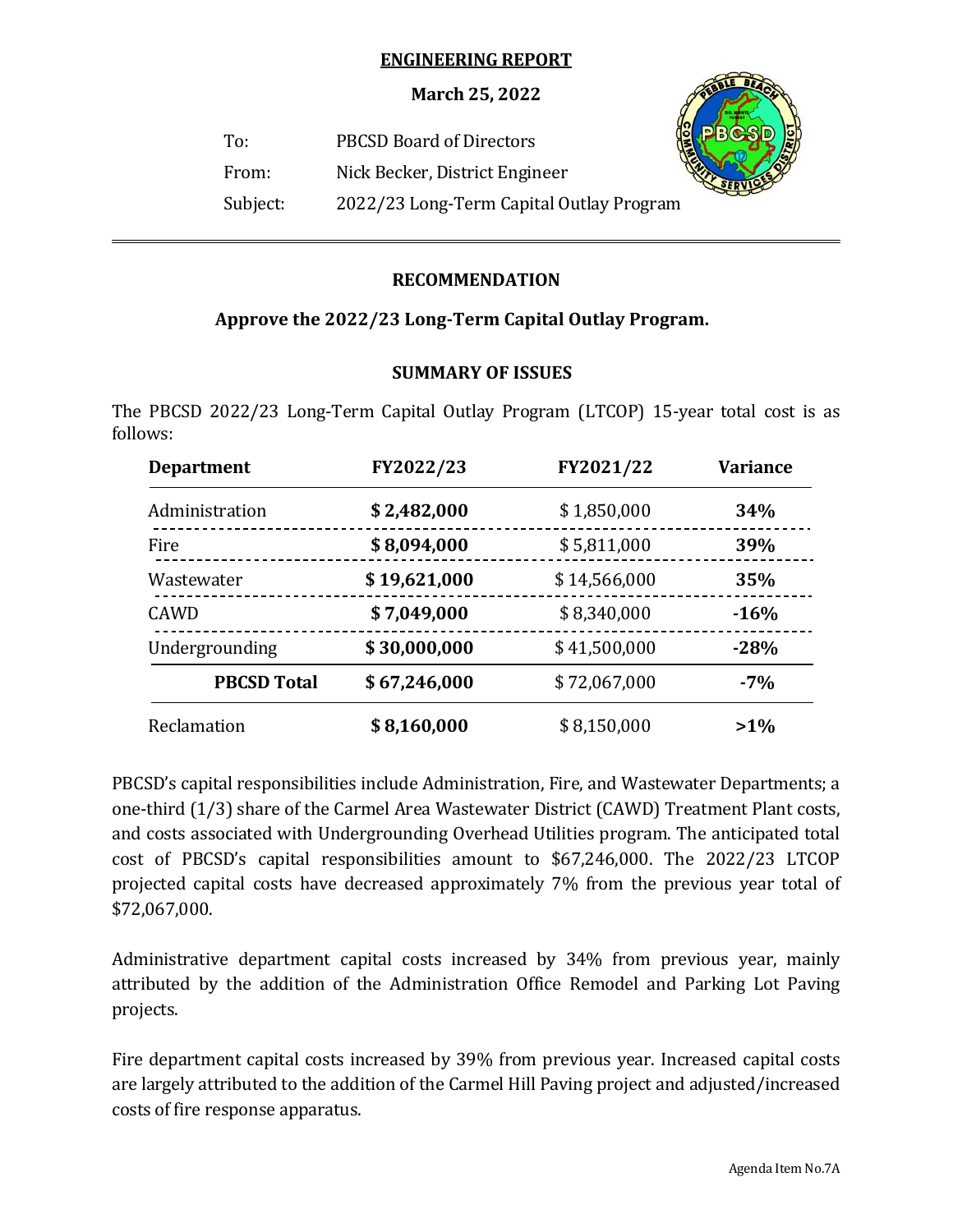Wastewater Department capital costs have increased by 35% from previous year, mainly due to adjusted sequencing for completing Sewer & Manhole Replacement project on an annual basis.

Capital expenditures for CAWD are front loaded in the next fiscal year due to an ongoing multiyear capital improvement project at the treatment plant. CAWD's projected capital costs have decreased by 16% from the previous year.

Undergrounding capital costs decreased by 28% from the previous year, largely attributed by cost and sequencing adjustments made for the remaining three phases of main-line undergrounding. Staff anticipates that the current Underground Overhead Utilities Project (Phase III) will be completed before the end of FY2022/23.

The anticipated total cost of Reclamation's capital responsibilities amount to \$8,160,000; these costs will be reimbursed to the District by the Reclamation Project. Capital cost for the Reclamation department were largely unchanged from previous year, only minor adjustments/additions were made to projected costs.

As departmental capital improvement projects develop over the next year, anticipated costs and schedules will be updated, and priorities revisited accordingly.

# **BACKGROUND**

Each spring, staff presents to the Board the LTCOP for the following fiscal year. The plan outlines PBCSD's capital improvements goals for the subsequent 15 years. Costs are based on current estimated prices and have not been escalated over the life of the plan. Capital items include both new and replacement capital facilities and equipment. The schedules of capital outlays and cost estimates have been prepared in consultation with PBCSD Staff, Cal Fire Staff, and CAWD Treatment Plant Staff.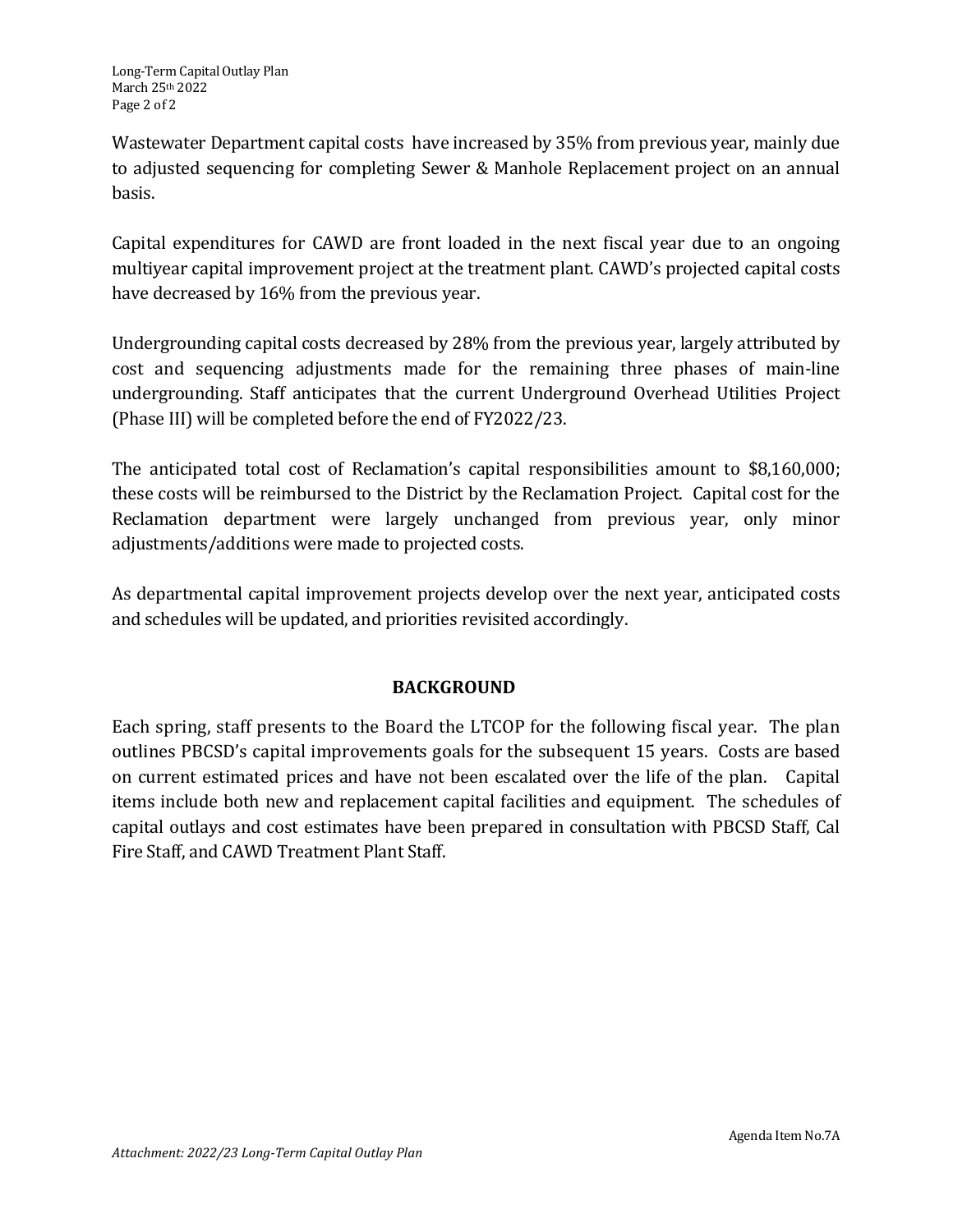

# PEBBLE BEACH COMMUNITY SERVICES DISTRICT

# **FY 2022/23 LONG‐TERM CAPITAL OUTLAY PROGRAM**

MARCH 25, 2022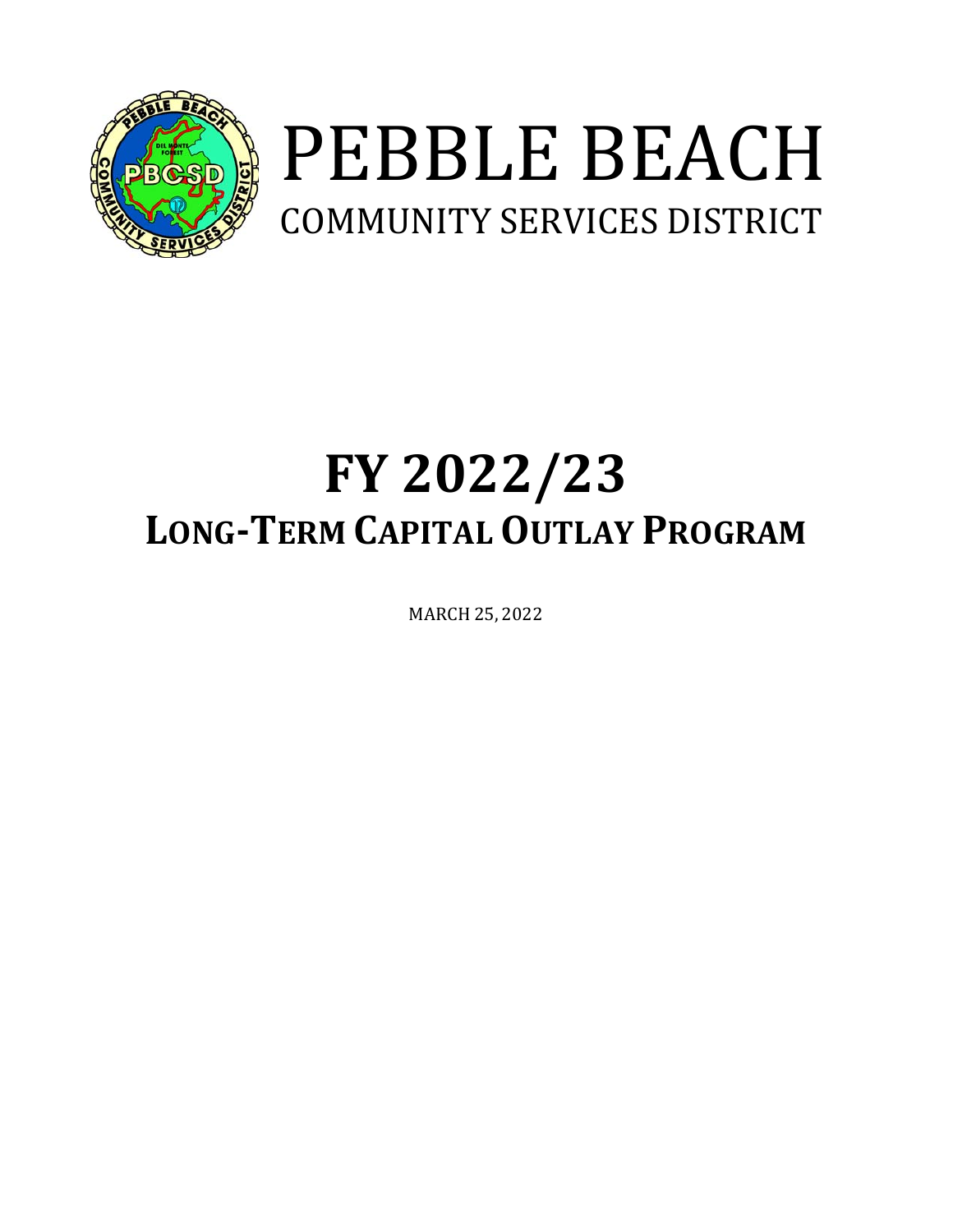# **COST SUMMARY BY DEPARTMENT** 2022/23 LONG-TERM CAPITAL OUTLAY PROGRAM



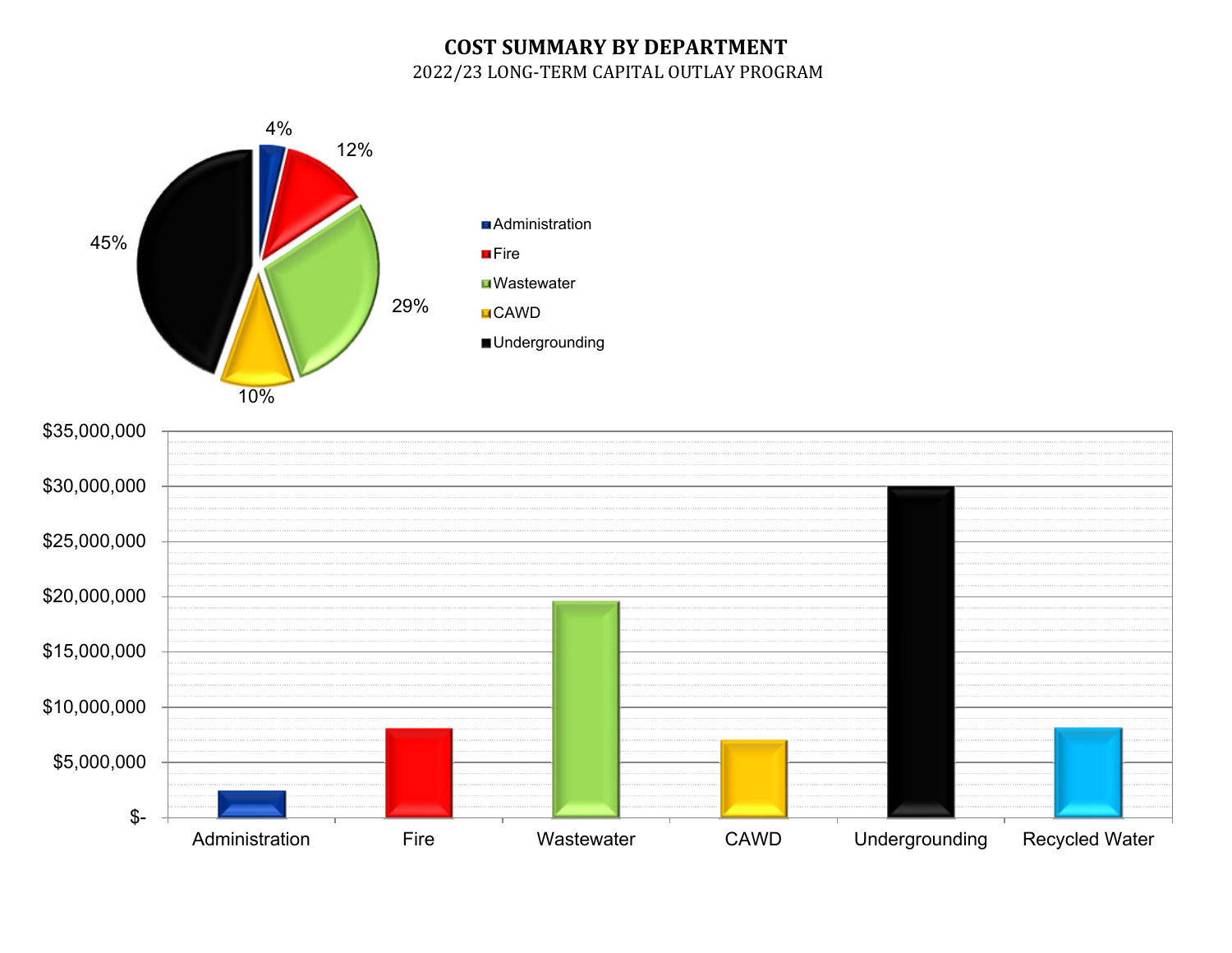## **15yr SUMMARY 2022/23 LONG‐TERM CAPITAL OUTLAY PROGRAM**

| <b>FISCAL YEAR</b> | <b>Exhibit A</b>      | <b>Exhibit B</b> | <b>Exhibit C</b>  | <b>Exhibit D</b> | <b>Exhibit E</b>      | <b>FISCAL YEAR</b> | <b>Exhibit F</b>      |
|--------------------|-----------------------|------------------|-------------------|------------------|-----------------------|--------------------|-----------------------|
|                    | <b>Administration</b> | <b>Fire</b>      | <b>Wastewater</b> | <b>CAWD</b>      | <b>Undergrounding</b> | <b>TOTAL</b>       | <b>Recycled Water</b> |
| 2022/23            | \$                    | \$               | \$                | \$               | \$                    | \$                 | \$                    |
|                    | 685,000               | 1,117,000        | 1,935,000         | 1,783,000        | 200,000               | 5,720,000          | 250,000               |
| 2023/24            | \$                    | \$               | \$                | 310,000          | \$                    | \$                 | \$                    |
|                    | 108,000               | 202,000          | 2,122,000         | \$               | 200,000               | 2,942,000          | 350,000               |
| 2024/25            | \$                    | \$               | 1,800,000         | \$               | \$                    | \$                 | \$                    |
|                    | 300,000               | 1,743,000        | \$                | 277,000          | 4,800,000             | 8,920,000          | 65,000                |
| 2025/26            | \$                    | \$               | \$                | \$               | \$                    | \$                 | \$                    |
|                    | 100,000               | 911,000          | 2,420,000         | 463,000          | 4,800,000             | 8,694,000          | 35,000                |
| 2026/27            | \$                    | \$               | 1,585,000         | \$               | \$                    | \$                 | \$                    |
|                    | 35,000                | 345,000          | \$                | 722,000          | 200,000               | 2,887,000          | 345,000               |
| 2027/28            | \$                    | \$               | 815,000           | \$               | \$                    | \$                 | \$                    |
|                    | 138,000               | 58,000           | \$                | 687,000          | 200,000               | 1,898,000          | 25,000                |
| 2028/29            | \$                    | \$               | \$                | \$               | \$                    | \$                 | \$                    |
|                    | 60,000                | 187,000          | 997,000           | 237,000          | 4,800,000             | 6,281,000          | 225,000               |
| 2029/30            | \$                    | \$               | \$                | \$               | \$                    | \$                 | \$                    |
|                    | 60,000                | 211,000          | 745,000           | 570,000          | 4,800,000             | 6,386,000          | 120,000               |
| 2030/31            | \$                    | \$               | \$                | \$               | \$                    | \$                 | \$                    |
|                    | 120,000               | 81,000           | 1,315,000         | 237,000          | 200,000               | 1,953,000          | 185,000               |
| 2031/32            | \$                    | \$               | \$                | \$               | \$                    | \$                 | \$                    |
|                    | 158,000               | 714,000          | 955,000           | 237,000          | 200,000               | 2,264,000          | 150,000               |
| 2032/33            | \$                    | \$               | \$                | \$               | \$                    | \$                 | \$                    |
|                    | 105,000               | 413,000          | 1,210,000         | 245,000          | 4,800,000             | 6,773,000          | 145,000               |
| 2033/34            | \$                    | \$               | 1,072,000         | \$               | 4,800,000             | \$                 | 200,000               |
|                    | 90,000                | 167,000          | \$                | 570,000          | \$                    | 6,699,000          | \$                    |
| 2034/35            | \$                    | \$               | \$                | \$               | \$                    | \$                 | \$                    |
|                    | 275,000               | 1,661,000        | 705,000           | 237,000          | $\blacksquare$        | 2,878,000          | 1,520,000             |
| 2035/36            | \$<br>148,000         | \$<br>34,000     | \$<br>1,115,000   | \$<br>237,000    | \$<br>$\blacksquare$  | \$<br>1,534,000    | \$                    |
| 2036/2037          | \$<br>100,000         | \$<br>250,000    | \$<br>830,000     | \$<br>237,000    | \$                    | \$<br>1,417,000    | \$<br>4,545,000       |
| <b>DEPT TOTAL</b>  | \$<br>2,482,000       | \$<br>8,094,000  | \$19,621,000      | \$<br>7,049,000  | \$30,000,000          | \$<br>67,246,000   | \$<br>8,160,000       |
| 2021/22 TOTAL      | 1,850,000<br>\$       | \$<br>5,811,000  | \$14,566,000      | \$<br>8,340,000  | \$41,500,000          | \$<br>72,067,000   | \$<br>8,150,000       |
| <b>DIFFERENCE</b>  | 34.2%                 | 39.3%            | 34.7%             | $-15.5%$         | $-27.7%$              | $-6.7%$            | 0.1%                  |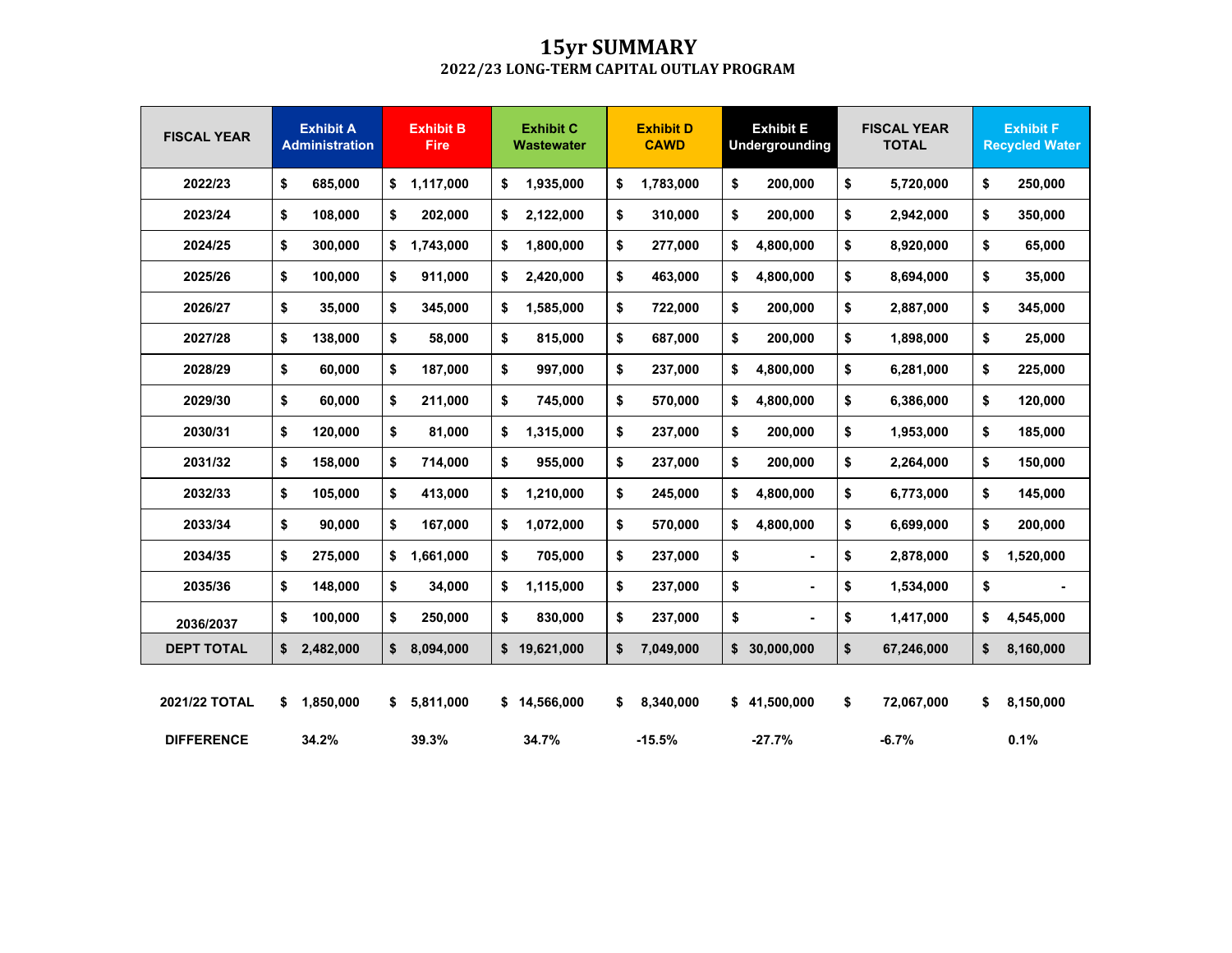#### **EXHIBIT A Administration Department Capital Outlay Plan**

| <b>ITEM NO.</b>                  |    | <b>CAPITAL ITEM</b>                                                         | <b>USEFUL</b>   | <b>ROLL</b> |       |       |       |       |       |       |       |       | FISCAL YEAR COSTS (1,000) |       |       |       |       |       |       |
|----------------------------------|----|-----------------------------------------------------------------------------|-----------------|-------------|-------|-------|-------|-------|-------|-------|-------|-------|---------------------------|-------|-------|-------|-------|-------|-------|
|                                  |    |                                                                             | LIFE.           | <b>OVER</b> | 22/23 | 23/24 | 24/25 | 25/26 | 26/27 | 27/28 | 28/29 | 29/30 | 30/31                     | 31/32 | 32/33 | 33/34 | 34/35 | 35/36 | 36/37 |
|                                  |    | <b>Admin Office Remodel</b>                                                 | <b>One-Time</b> | \$80        | \$500 |       |       |       |       |       |       |       |                           |       |       |       |       |       |       |
|                                  |    | <b>Parking Lot Pavement</b>                                                 | 15 years        |             | \$100 |       |       |       |       |       |       |       |                           |       |       |       |       |       |       |
|                                  |    | Furnaces (4)                                                                | 10 years        |             |       |       |       |       |       |       |       |       |                           |       | \$20  |       |       |       |       |
|                                  |    | <b>Board Room Furniture</b>                                                 | 12 years        |             |       |       |       |       |       |       |       |       |                           |       |       |       | \$50  |       |       |
|                                  | 5  | Board Room Sound System/Microphones (replaced in 2021)                      | 10 years        |             |       |       |       |       |       |       |       |       |                           | \$20  |       |       |       |       |       |
|                                  | 6  | Paint Building Exterior (Admin. & Fire)                                     | 10 years        |             | \$50  |       |       |       |       |       |       |       |                           |       | \$50  |       |       |       |       |
| <b>FACILITIES</b>                |    | Fire Alarm System Replacement                                               | 10 years        |             |       |       |       | \$20  |       |       |       |       |                           |       |       |       |       | \$20  |       |
|                                  | 8  | Carpeting                                                                   | 12 years        |             |       |       |       |       |       |       |       |       |                           |       |       |       | \$50  |       |       |
|                                  |    | <b>Training Room Furniture</b>                                              | 12 years        |             |       |       |       |       |       |       |       |       |                           |       |       |       | \$15  |       |       |
|                                  |    | <b>Admin Office Furniture</b>                                               | 12 years        |             |       |       |       |       |       |       |       |       |                           |       |       |       | \$100 |       |       |
|                                  |    | Replace Building Generator (80kW_Replaced in 2019)                          | 20 years        |             |       |       |       |       |       |       |       |       |                           |       |       |       |       |       |       |
|                                  |    | 12 Roof Replacement (Admin. & Fire)                                         | 30 years        |             |       |       | \$200 |       |       |       |       |       |                           |       |       |       |       |       |       |
|                                  |    | 13 GIS/Information Systems Development                                      | <b>Annual</b>   |             | \$35  | \$35  | \$35  | \$35  | \$35  | \$35  | \$35  | \$35  | \$35                      | \$35  | \$35  | \$35  | \$35  | \$35  | \$35  |
| ಜ                                | 14 | Network Servers (2): File/Email Server<br><b>Document Management Server</b> | 4 years         |             |       |       |       | \$25  |       |       |       | \$25  |                           |       |       | \$25  |       |       |       |
| <b>COMPUTERS &amp;<br/>COMM.</b> | 15 | Network Servers (2): InfoSys/GIS Server<br><b>Backup/Security Server</b>    | 4 years         |             |       | \$25  |       |       |       | \$25  |       |       |                           | \$25  |       |       |       | \$25  |       |
|                                  | 16 | <b>Workstation/Laptop Computers (12) + Install</b>                          | 4 years         |             |       | \$48  |       |       |       | \$48  |       |       |                           | \$48  |       |       |       | \$48  |       |
|                                  | 17 | Telephone & Voicemail System (Replaced 2021)                                | 10 years        |             |       |       |       |       |       |       |       |       |                           | \$30  |       |       |       |       |       |
|                                  | 18 | Network Plotter (Replaced Aug. 2020)                                        | 5 years         |             |       |       |       | \$20  |       |       |       |       | \$20                      |       |       |       |       | \$20  |       |
|                                  | 19 | <b>Board Room Presentation System</b>                                       | 6 years         |             |       |       | \$40  |       |       |       |       |       | \$40                      |       |       |       |       |       | \$40  |
| EQUIPMENT                        | 20 | <b>Training Room Presentation System</b>                                    | 6 years         |             |       |       | \$25  |       |       |       |       |       | \$25                      |       |       |       |       |       | \$25  |
|                                  | 21 | <b>Network Combination Copier/Printer/Scanner</b>                           | 6 years         | \$25        |       |       |       |       |       |       | \$25  |       |                           |       |       |       | \$25  |       |       |
|                                  | 22 | Traffic Monitoring Radar Units (4) (Replaced in 2021-22)                    | 6 years         |             |       |       |       |       |       | \$30  |       |       |                           |       |       | \$30  |       |       |       |
|                                  |    | TOTAL FISCAL YEAR COST (1,000)                                              |                 |             | \$685 | \$108 | \$300 | \$100 | \$35  | \$138 | \$60  | \$60  | \$120                     | \$158 | \$105 | \$90  | \$275 | \$148 | \$100 |

**ADMINISTRATION DEPARTMENT TOTAL PLAN COST \$2,482,000**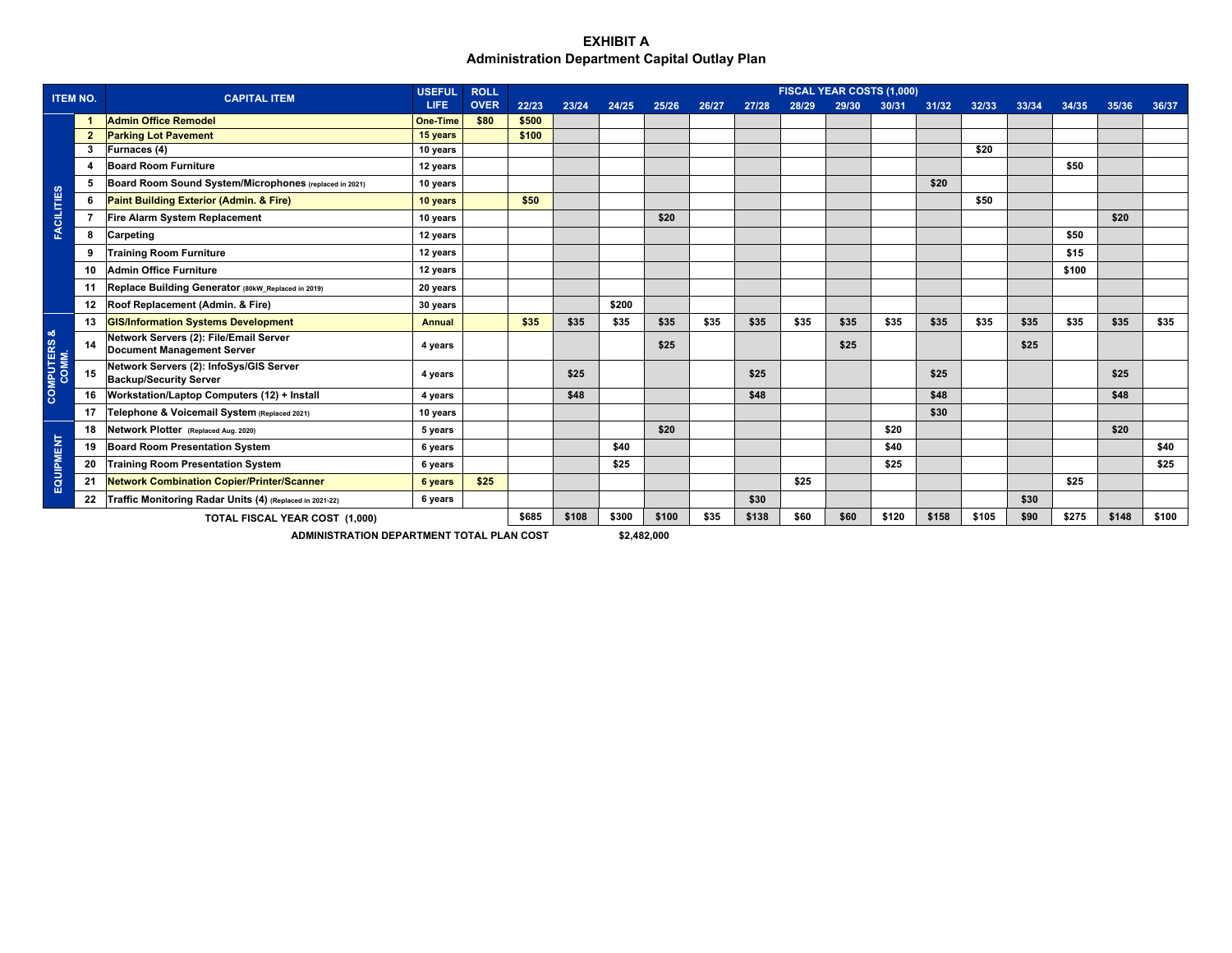#### **EXHIBIT AAdministration Department Capital Outlay Plan**

# **CAPITAL ITEM**

#### **1 Admin Office Remodel**

Remodel Front Office to add cubicles. Remodel includes the following: New furnaces / ventilation (HEPA) improvements / Replace carpet / Replace window coverings / Replace File Storage SpaceSaver & Office, Training Room, and Board Room Furniture

#### **2 Parking Lot Pavement**

Front office paving every 15 years.

#### **3 Furnaces (4)**

Replace the four furnaces (Front Office/Board Room/Training Room/Back Offices & DMFC/DMFPO) that serve the administration offices every ten years.

#### **4 Board Room Furniture**

Replace the Board Room desks and tables every ten years.

#### **5 Board Room Sound System/Microphones**

Replace the sound system and microphones in the Board Room every ten years.

#### **6 Paint Administration Building Exterior (Admin. & Fire)**

Paint exterior of administration & fire buildings every ten years.

#### **7 Fire Alarm System Replacement**

The fire alarm system for the District Offices will be replaced every ten years.

#### **8 Carpeting**

Replace the carpeting in the administration offices every ten years.

#### **9 Training Room Furniture**

Replace the Training Room tables every twelve years.

#### **10 Admin Office Furnture**

Replace the ergnomic workstation furniture in admin offices (staff and management) every twelve years

#### **11 Replace Building Generator**

Replace the 80 KW generator that provides emergency back-up power to the administration building complex every twenty years. The generator is fueled by natural gas and includes a back-up propane system. Last Replaced 2019.

#### **12 Roof Replacement (Admin. & Fire)**

Replace the administration and fire building roof every thirty years.

#### **13 GIS/Information Systems Development**

Improve the Geographic Information System (GIS) and InfoSys annually and make any necessary revisions to the data or systems to better serve employees to provide better services to customers.

#### **14 Network Servers (2): File/Email Server & Document Management Server**

Replace the File/Email Server & Document Management Server that serve the administration, fire and maintenance departments, which are planned to be upgraded every four years.

#### **15 Network Servers (2): InfoSys/GIS Server & Backup/Security Server**

Replace the InfoSys/GIS Server and the dedicated Backup/Security Server that serve the administration, fire and maintenance departments, which are planned to be upgraded every four years.

#### **16 Workstation/Laptop Computers (10)**

Replace and upgrade ten administration computer/laptop workstations every four years.

#### **ITEM NO.**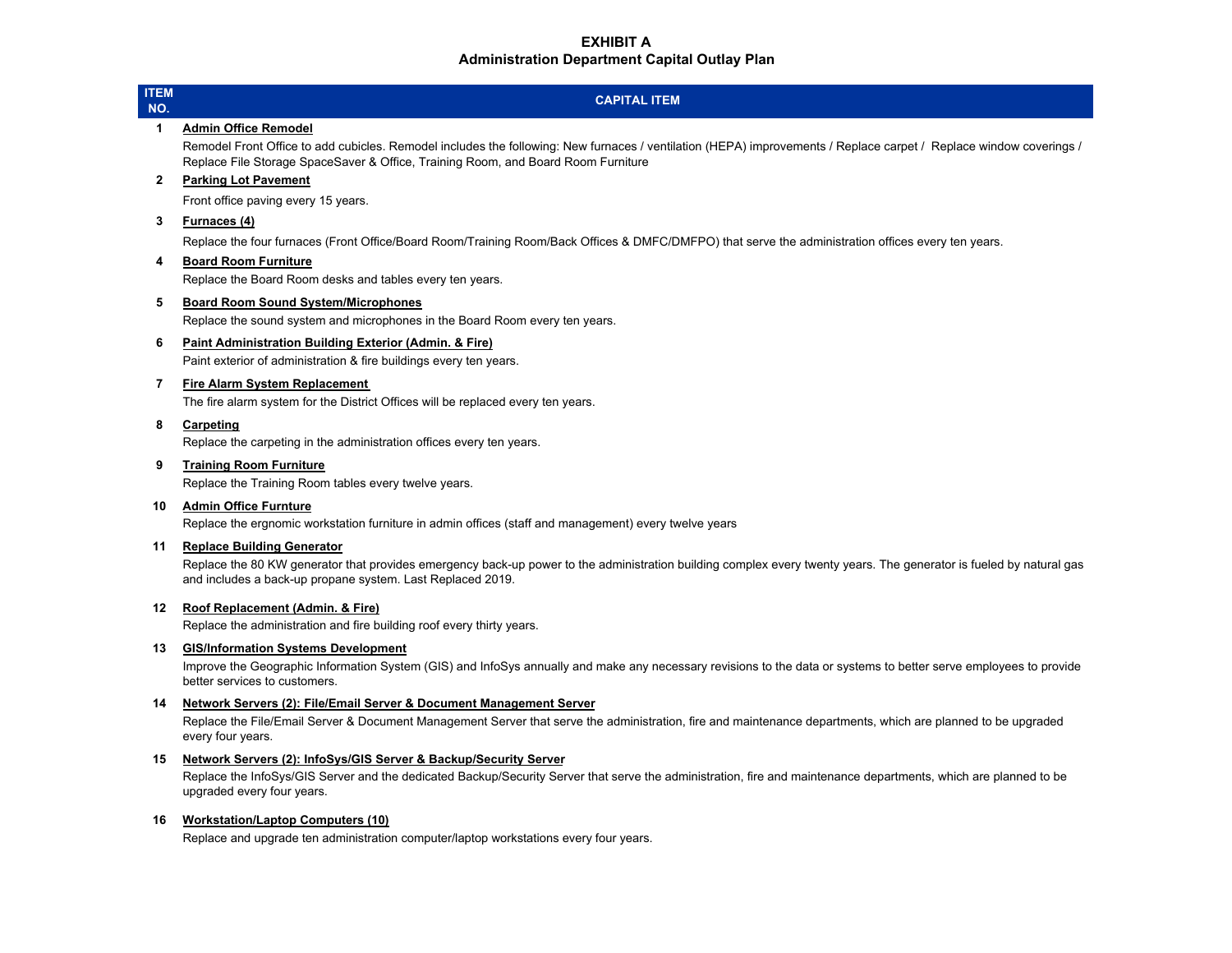#### **EXHIBIT AAdministration Department Capital Outlay Plan**

#### **ITEM NO.**

## **CAPITAL ITEM**

#### **17 Telephone & Voicemail System**

Upgrade/replace telephone and voicemail system every ten years.

#### **18 Network Plotter**

Replace the plotter used print drawings, maps and exhibits larger than 11"x17" paper every five years.

#### **19 Board Room Presentation System**

Replace the Presentation System in the Board Room every six years, including video digital display unit, controllers and presentation console. The presentation console includes a computer and other equipment to connect to the District network.

#### **20 Training Room Presentation System**

Replace the Presentation System in the Training Room every six years, including video digital display unit, controllers and presentation console. The presentation console. includes a computer and other equipment to connect to the District network.

#### **21 Network Combination Copier/Printer/Scanner**

Replace the primary network combination color copier/printer/scanner every six years. The replaced unit will serve as back-up to the new unit.

#### **22 Traffic Monitoring Radar Units (4)**

Replace four traffic monitoring radar units every six years.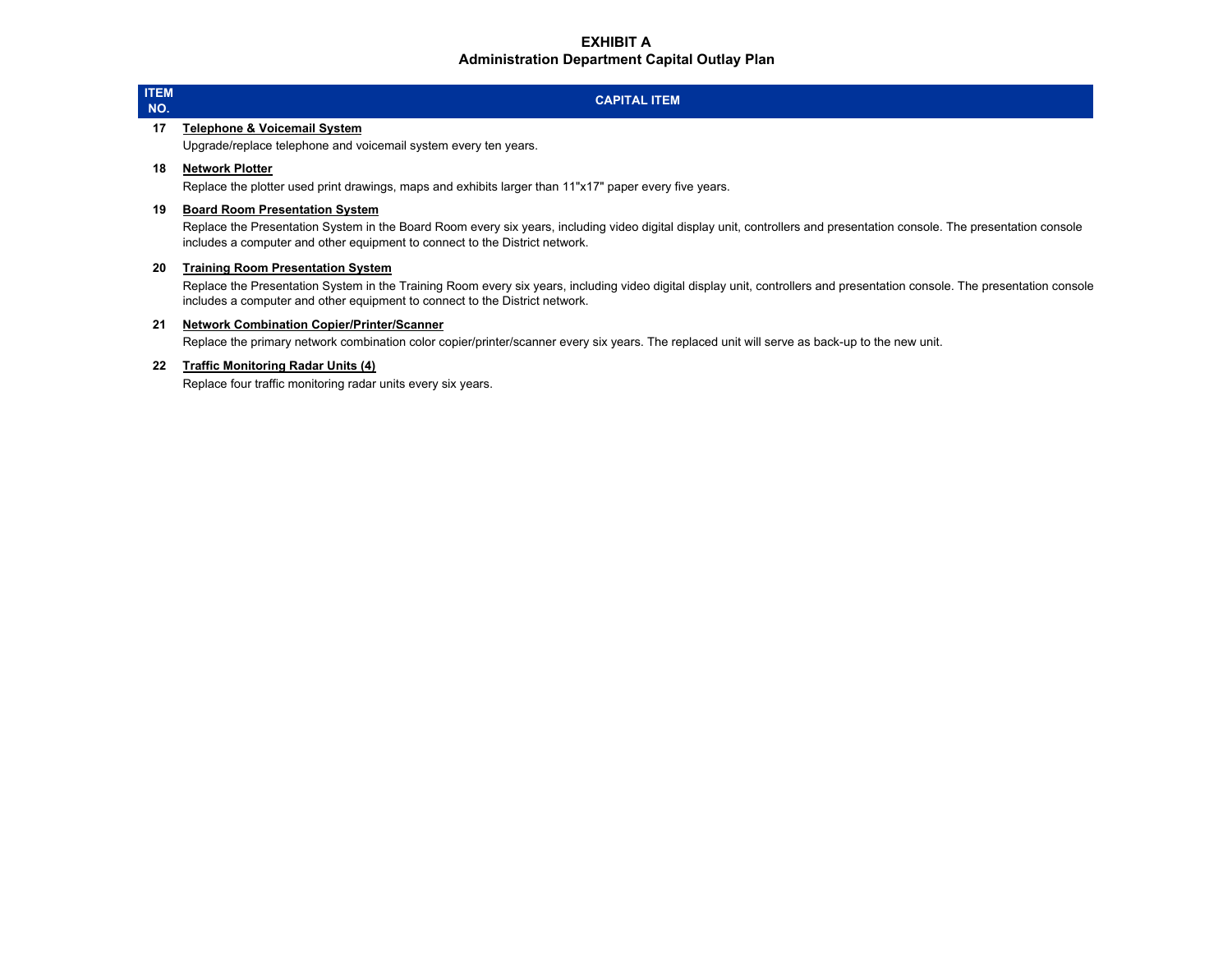|                              |                |                                                                    | <b>USEFUL</b> | <b>ROLL</b> |       |       |       |       |       |       |       |       | FISCAL YEAR COSTS (1,000) |       |       |       |       |       |       |
|------------------------------|----------------|--------------------------------------------------------------------|---------------|-------------|-------|-------|-------|-------|-------|-------|-------|-------|---------------------------|-------|-------|-------|-------|-------|-------|
| <b>ITEM NO.</b>              |                | <b>CAPITAL ITEM</b>                                                | <b>LIFE</b>   | <b>OVER</b> | 22/23 | 23/24 | 24/25 | 25/26 | 26/27 | 27/28 | 28/29 | 29/30 | 30/31                     | 31/32 | 32/33 | 33/34 | 34/35 | 35/36 | 36/37 |
|                              | $\mathbf{1}$   | Kitchen & Living Room Furniture                                    | 7 years       |             |       |       |       |       |       |       | \$5   |       |                           |       |       |       |       | \$5   |       |
|                              | $\overline{2}$ | <b>Media Center and Electronic Components</b>                      | 7 years       |             |       |       |       |       |       | \$4   |       |       |                           |       |       |       | \$4   |       |       |
|                              | 3              | <b>Dormitory Furniture</b>                                         | 7 years       |             |       |       |       |       |       |       | \$8   |       |                           |       |       |       |       | \$8   |       |
|                              | 4              | <b>Carmel Hill Physical Fitness Equipment**</b>                    | 8 years       |             |       |       |       | \$5   |       |       |       |       |                           |       |       | \$5   |       |       |       |
|                              | -5             | <b>Physical Fitness Equipment</b>                                  | 8 years       |             |       |       |       |       |       |       |       | \$10  |                           |       |       |       |       |       |       |
|                              | 6              | <b>Universal Weight Machine</b>                                    | 10 years      |             |       |       |       |       |       |       |       |       |                           | \$7   |       |       |       |       |       |
|                              | $\overline{7}$ | <b>Furnace</b>                                                     | 10 years      |             |       | \$10  |       |       |       |       |       |       |                           |       |       | \$10  |       |       |       |
|                              | 8              | Carpet (Replaced in 2021)                                          | 10 years      |             |       |       |       |       |       |       |       |       |                           | \$20  |       |       |       |       |       |
|                              | 9              | <b>Carmel Hill Carpet**</b>                                        | 10 years      |             |       |       |       |       |       |       |       | \$10  |                           |       |       |       |       |       |       |
|                              | 10             | Ergonomic Office Furniture (Replaced 2021)                         | 10 years      |             |       |       |       |       |       |       |       |       |                           | \$50  |       |       |       |       |       |
|                              | 11             | Window Replacement/Coverings                                       | 10 years      |             |       |       |       |       |       |       |       | \$10  |                           |       |       |       |       |       |       |
| <b>FACILITIES</b>            | 12             | Overhead Electric Door/Motors (8) (Replaced 2022)                  | 15 years      |             |       |       |       |       |       |       |       |       |                           |       |       |       |       |       |       |
|                              | 13             | <b>Carmel Hill Pavement Restoration**</b>                          | 20 years      |             | \$600 |       |       |       |       |       |       |       |                           |       |       |       |       |       |       |
|                              | 14             | <b>PPE Lockers</b>                                                 | 20 years      |             |       |       |       |       |       |       |       |       |                           |       |       |       |       |       |       |
|                              | 15             | <b>Gym Athletic Rubber Flooring</b>                                | 20 years      |             |       |       |       |       | \$15  |       |       |       |                           |       |       |       |       |       |       |
|                              | 16             | Lower-Level Restroom Remodel (2)                                   | 20 years      |             |       |       |       |       |       |       |       |       |                           | \$20  |       |       |       |       |       |
|                              | 17             | Kitchen Remodel (done in 2021)                                     | 20 years      |             |       |       |       |       |       |       |       |       |                           |       |       |       |       |       |       |
|                              | 18             | Upper-Level Restroom Remodel (done in 2017)                        | 20 years      |             |       |       |       |       |       |       |       |       |                           |       |       |       |       |       |       |
|                              | 19             | Pump St. @ Carmel Hill Fire Station** (Rehabbed 2018-19)           | Rehab.        |             |       |       |       |       |       |       |       |       |                           |       |       |       |       |       |       |
|                              | 20             | Instrumentation**                                                  | 5 years       |             |       | \$3   |       |       |       |       | \$3   |       |                           |       |       | \$3   |       |       |       |
|                              | 21             | Pump Replacement**                                                 | 10 years      |             |       |       |       |       |       |       | \$4   |       |                           |       |       |       |       |       |       |
|                              | 22             | Valves & Appurtenances**                                           | 15 years      |             |       |       |       |       |       |       |       |       |                           |       |       | \$3   |       |       |       |
|                              | 23             | <b>Control Panel**</b>                                             | 15 years      |             |       |       |       |       |       |       |       |       |                           |       |       | \$2   |       |       |       |
|                              | 24             | Force Main**                                                       | 25 years      |             |       |       |       |       |       |       |       |       |                           |       |       |       |       |       |       |
|                              | 25             | Command Staff Computers (9)**                                      | 4 years       |             |       |       |       | \$10  |       |       |       | \$10  |                           |       |       | \$10  |       |       |       |
|                              | 26             | <b>Workstation Computers (5)</b>                                   | 4 years       |             |       |       |       | \$25  |       |       |       | \$25  |                           |       |       | \$25  |       |       |       |
|                              | 27             | ipad Tablets Computers (16)**                                      | 3 years       |             |       |       | \$20  |       |       | \$20  |       |       | \$20                      |       |       | \$20  |       |       | \$20  |
|                              | 28             | AVL Server & Equipment Replacement** (Purchased 2021-2022)         | 5 years       |             |       |       |       |       | \$70  |       |       |       |                           | \$70  |       |       |       |       | \$70  |
|                              | 29             | Network Combination Copier/Printer/Scanner                         | 6 years       |             |       |       |       |       |       | \$12  |       |       |                           |       |       | \$12  |       |       |       |
| <b>COMPUTERS &amp; COMM.</b> | 30             | Portable Radios (25)                                               | 10 years      |             |       |       |       |       | \$55  |       |       |       |                           |       |       |       |       |       | \$55  |
|                              | 31             | <b>Radio Repeater Equipment</b>                                    | 10 years      |             |       |       |       |       | \$3   |       |       |       |                           |       |       |       |       |       | \$3   |
|                              | 32             | <b>Base Radio</b>                                                  | 10 years      |             |       |       |       |       |       |       |       | \$6   |                           |       |       |       |       |       |       |
|                              | 33             | <b>Carmel Hill Equipment**</b>                                     | <b>Annual</b> |             | \$10  | \$10  | \$10  | \$10  | \$10  | \$10  | \$10  | \$10  | \$10                      | \$10  | \$10  | \$10  | \$10  | \$10  | \$10  |
|                              | 34             | <b>AED Defibrillators (2)</b>                                      | 5 years       |             |       |       |       | \$6   |       |       |       |       | \$6                       |       |       |       |       | \$6   |       |
|                              | 35             | <b>Battalion Training Program Equipment**</b>                      | 5 years       |             |       | \$7   |       |       |       |       | \$7   |       |                           |       |       | \$7   |       |       |       |
|                              | 36             | Thermal Imaging Cameras (5)**                                      | 5 years       |             |       | \$60  |       |       |       |       | \$60  |       |                           |       |       | \$60  |       |       |       |
| <b>EQUIPMENT</b>             | 37             | Paramedic EKG Monitors (4)**                                       | 5 years       |             |       |       | \$125 |       |       |       |       | \$125 |                           |       |       |       | \$125 |       |       |
|                              | 38             | ALS Manikin** (Purchased in 2021-2022)                             | 5 years       |             |       |       |       |       | \$40  |       |       |       |                           | \$40  |       |       |       |       | \$40  |
|                              | 39             | Prevention Public Ed Fire Extinguisher Prop                        | 5 years       |             |       |       |       | \$5   |       |       |       |       | \$5                       |       |       |       |       | \$5   |       |
|                              | 40             | Battalion Training Program Flatbed Trailer** (Purchased 2021-2022) | 15 years      |             |       |       |       |       |       |       |       |       |                           |       |       |       |       |       | \$15  |
|                              | 41             | SCBA Units & Spare Tanks (27)**                                    | 15 years      |             |       |       |       |       |       |       |       |       |                           |       | \$200 |       |       |       |       |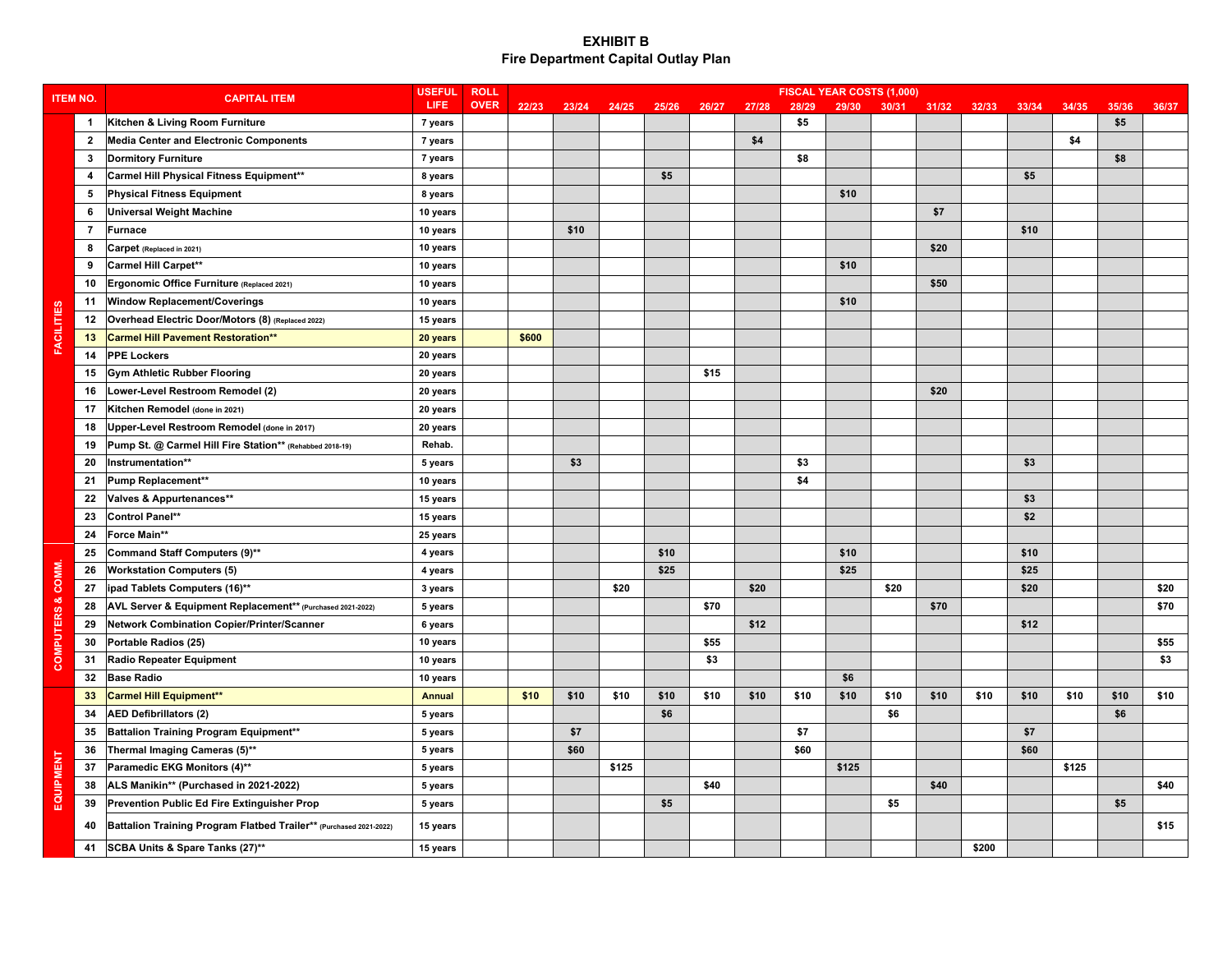| <b>ITEM NO.</b> |    | <b>CAPITAL ITEM</b>                               | <b>USEFUL</b> | <b>ROLL</b> |         |       |         |       |       |       |       | <b>FISCAL YEAR COSTS (1,000)</b> |       |       |       |       |         |       |       |
|-----------------|----|---------------------------------------------------|---------------|-------------|---------|-------|---------|-------|-------|-------|-------|----------------------------------|-------|-------|-------|-------|---------|-------|-------|
|                 |    |                                                   | <b>LIFE</b>   | <b>OVER</b> | 22/23   | 23/24 | 24/25   | 25/26 | 26/27 | 27/28 | 28/29 | 29/30                            | 30/31 | 31/32 | 32/33 | 33/34 | 34/35   | 35/36 | 36/37 |
|                 | 42 | Air Compressor, Rack, and Fill Station (2)**      | 15 years      |             |         |       |         |       | \$65  |       |       |                                  |       |       |       |       |         |       |       |
|                 | 43 | <b>Water Rescue Program Equipment</b>             | 5 years       |             |         |       | \$5     |       |       |       |       | \$5                              |       |       |       |       | \$5     |       |       |
|                 | 44 | <b>Water Rescue Craft Floating Dock**</b>         | 5 Years       |             | \$5     |       |         |       |       | \$5   |       |                                  |       |       | \$5   |       |         |       |       |
|                 | 45 | <b>Water Rescue Craft**</b>                       | 5 years       |             | \$7     |       |         |       |       | \$7   |       |                                  |       |       | \$7   |       |         |       |       |
|                 | 46 | <b>Drones - Fire Prevention**</b>                 | 10 Years      |             | \$40    |       |         |       |       |       |       |                                  |       |       | \$40  |       |         |       |       |
|                 | 47 | Inflatable Rescue Boat (IRB)**                    | 10 Years      |             |         |       |         |       |       |       |       |                                  |       | \$20  |       |       |         |       |       |
| EQUIPMENT       | 48 | Swift Water Rescue Boat (SWRB)**                  | 10 Years      |             |         |       |         |       |       |       |       |                                  |       | \$5   |       |       |         |       |       |
|                 | 49 | High-Pressure Rescue Airbag Kit (2)**             | 10 years      |             |         |       |         |       | \$7   |       |       |                                  |       |       |       |       |         |       | \$7   |
| <b>RESCUE</b>   | 50 | Rope Rescue Gear Ropes**                          | 10 years      |             | \$5     |       |         |       |       |       |       |                                  |       |       | \$5   |       |         |       |       |
|                 | 51 | Hydraulic Rescue Tools (Ladder Truck 22)          | 10 years      |             |         |       | \$37    |       |       |       |       |                                  |       |       |       |       | \$37    |       |       |
|                 | 52 | Hydraulic Rescue Tools (Medic Engine 22)          | 10 years      |             |         |       |         |       |       |       | \$15  |                                  |       |       |       |       |         |       |       |
|                 | 53 | Hydraulic Rescue Tools (Medic Engine 28) **       | 10 years      |             |         |       |         |       |       |       | \$18  |                                  |       |       |       |       |         |       |       |
|                 | 54 | <b>Confined Space Rescue Equipment</b>            | 10 years      |             |         |       |         |       |       |       | \$17  |                                  |       |       |       |       |         |       |       |
|                 | 55 | 4WD Command Vehicle 4601** (2019)                 | 8 years       |             |         |       |         |       | \$40  |       |       |                                  |       |       |       |       | \$40    |       |       |
|                 | 56 | 4WD Command Vehicle B21** (2019)                  | 8 years       |             |         |       |         |       | \$40  |       |       |                                  |       |       |       |       | \$40    |       |       |
|                 | 57 | 4WD Command Vehicle B22** (2017)                  | 8 years       |             |         |       | \$40    |       |       |       |       |                                  |       |       | \$40  |       |         |       |       |
|                 | 58 | 4WD Command Vehicle B25** (2017)                  | 8 years       |             |         |       | \$40    |       |       |       |       |                                  |       |       | \$40  |       |         |       |       |
|                 | 59 | Paramedic Vehicle B26** (2017)                    | 8 years       |             |         |       | \$40    |       |       |       |       |                                  |       |       | \$40  |       |         |       |       |
|                 | 60 | Fire Protection and Planning Vehicle P24** (2021) | 8 years       |             |         |       |         |       |       |       | \$30  |                                  |       |       |       |       |         |       | \$30  |
|                 | 61 | Fire Protection and Planning Vehicle P25** (2016) | 8 years       |             |         | \$30  |         |       |       |       |       |                                  |       | \$30  |       |       |         |       |       |
|                 | 62 | Fire Protection and Planning Vehicle P26** (2016) | 8 years       |             |         | \$26  |         |       |       |       |       |                                  |       | \$26  |       |       |         |       |       |
| <b>VEHICLES</b> | 63 | Fire Protection and Planning Vehicle P27** (2017) | 8 years       |             |         |       | \$26    |       |       |       |       |                                  |       |       | \$26  |       |         |       |       |
|                 | 64 | Fire Protection and Planning Vehicle P28** (2016) | 8 years       |             |         | \$26  |         |       |       |       |       |                                  |       | \$26  |       |       |         |       |       |
|                 | 65 | Battalion Training Officer Vehicle T51** (2016)   | 8 years       |             |         | \$30  |         |       |       |       |       |                                  |       | \$30  |       |       |         |       |       |
|                 | 66 | Station Utility Truck U22** (2021)                | 10 years      |             |         |       |         |       |       |       |       |                                  | \$40  |       |       |       |         |       |       |
|                 | 67 | Polaris All-Terrain Vehicle**                     | 10 years      |             |         |       |         |       |       |       | \$10  |                                  |       |       |       |       |         |       |       |
|                 | 68 | Ladder Truck 22 (2015)                            | 10 years      |             |         |       | \$1,400 |       |       |       |       |                                  |       |       |       |       | \$1,400 |       |       |
|                 | 69 | Medic Engine 28** (Carmel Hill) (2022)            | 10 years      |             |         |       |         |       |       |       |       |                                  |       | \$360 |       |       |         |       |       |
|                 | 70 | Medic Engine 22 (2011)                            | 15 years      |             |         |       |         | \$850 |       |       |       |                                  |       |       |       |       |         |       |       |
|                 | 71 | <b>Wildland Patrol Vehicle 22 (2002)</b>          | 15 years      |             | \$450   |       |         |       |       |       |       |                                  |       |       |       |       |         |       |       |
|                 |    | TOTAL FISCAL YEAR COST (1,000)                    |               |             | \$1,117 | \$202 | \$1,743 | \$911 | \$345 | \$58  | \$187 | \$211                            | \$81  | \$714 | \$413 | \$167 | \$1,661 | \$34  | \$250 |
|                 |    | FIRE DEPARTMENT TOTAL PLAN COST                   |               | \$8.094.000 |         |       |         |       |       |       |       |                                  |       |       |       |       |         |       |       |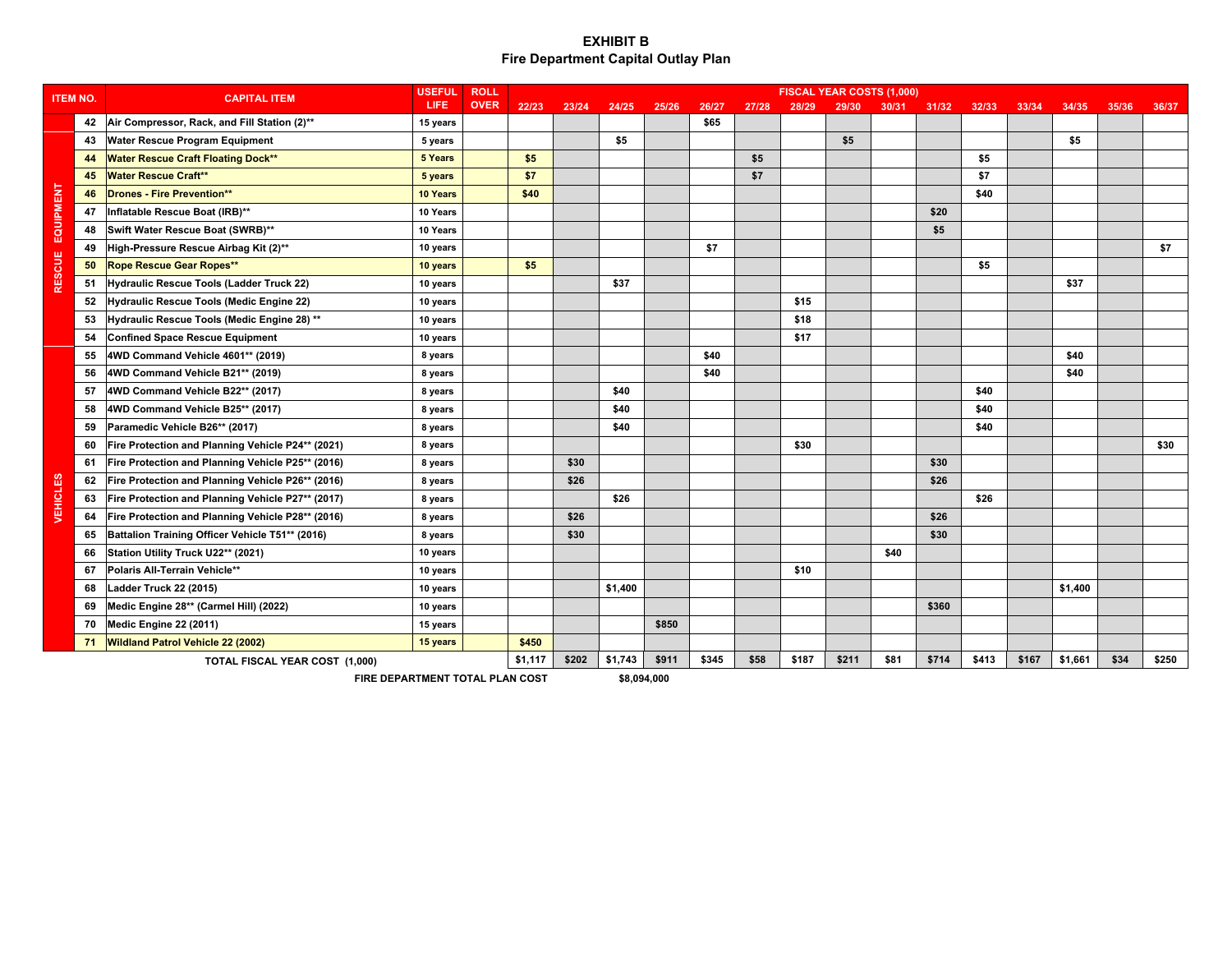| <u>ITEM</u><br>NO. | <b>CAPITAL ITEM</b>                                                                                                                                                                                                                                             |
|--------------------|-----------------------------------------------------------------------------------------------------------------------------------------------------------------------------------------------------------------------------------------------------------------|
| 1                  | <b>Kitchen &amp; Living Room Furniture</b><br>Replace kitchen table and chairs, and seating furniture for upstairs and downstairs living areas.                                                                                                                 |
| $\mathbf{2}$       | <b>Media Center and Electronic Components</b><br>Replace televisions, dvd players and storage center in upstairs and downstairs living areas.                                                                                                                   |
| 3                  | <b>Dormitory Furniture</b><br>Replace dormitory furniture, including mattresses, beds, and nightstands (12).                                                                                                                                                    |
| 4                  | <b>Carmel Hill Station Physical Fitness Equipment**</b><br>Replace physical fitness exercise equipment for the Carmel Hill fire station every eight years at a 50% cost-share with Cypress District.                                                            |
| 5                  | <b>Physical Fitness Equipment</b><br>Replace two commercial-grade treadmill and an elliptical machine in gym every eight years.                                                                                                                                 |
| 6                  | <b>Universal Weight Machine</b><br>Replace the universal weight machine used in the gym every ten years.                                                                                                                                                        |
| 7                  | <b>Furnace</b><br>Replace the furnace every ten years.                                                                                                                                                                                                          |
| 8                  | Carpet<br>Replace the carpeting in the fire department every ten years.                                                                                                                                                                                         |
| 9                  | <b>Carmel Hill Carpet**</b><br>Replace the carpeting in the fire department every ten years. PBCSD at 50% cost share.                                                                                                                                           |
| 10                 | <b>Ergonomic Office Furniture</b><br>Replace ergonomically designed workstation furniture in the Fire Department offices every ten years.                                                                                                                       |
| 11                 | <b>Window Replacement/Coverings</b><br>Replace the windows/coverings in the fire department every twelve years.                                                                                                                                                 |
| 12                 | <b>Overhead Electric Doors/Motors (8)</b><br>Electric Motors/Doors/Tracks will be installed on 8 metal overhead doors on for Fire Department parking bays.                                                                                                      |
| 13                 | <b>Carmel Hill Pavement Restoration**</b><br>Capital Improvement Project cost share 50/50 between Cypress & Pebble Restoration of driveway/parking lot asphalt every fifteen years. PBCSD at 50% cost                                                           |
| 14                 | <b>PPE Lockers</b><br>Replacement of existing lockers.                                                                                                                                                                                                          |
| 15                 | <b>Gym Athletic Rubber Flooring</b><br>Replace athletic rubber flooring in the Fire Department gym.                                                                                                                                                             |
| 16.                | Lower-Level Restroom Remodel (2)<br>Rehabilitate lower-level restrooms (2) located in entrance way and hallway of the Fire Department every 20 years. Includes replacing tile, sink, toilet, mirror,<br>lighting, etc. Next replacement scheduled for FY 31/32. |
| 17                 | <b>Kitchen Remodel</b><br>Rehabilitate Fire Department Kitchen every twenty years. Includes replacing appliances, cabinetry, countertops, etc.                                                                                                                  |

### **18 Upper Level Restroom Remodel**

Rehabilitate Fire Department Upper Level Restroom every twenty years. Includes replacing tile, sink, toilet, showers, mirror, lighting, etc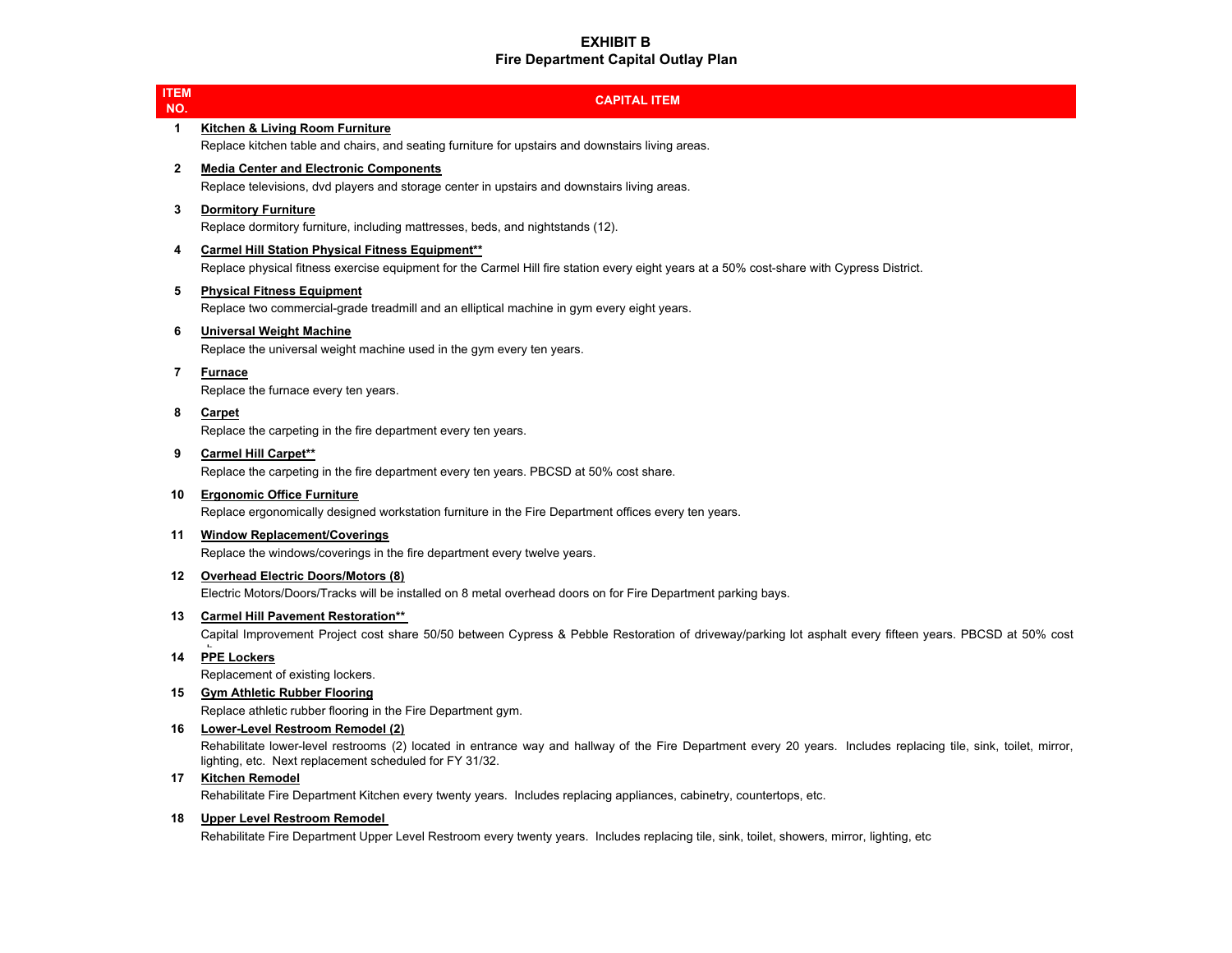| <u>ITEM</u><br>NO. | <b>CAPITAL ITEM</b>                                                                                                                                                                                                           |
|--------------------|-------------------------------------------------------------------------------------------------------------------------------------------------------------------------------------------------------------------------------|
| 19                 | Sewer Pump Station @ Carmel Hill Fire Station**                                                                                                                                                                               |
| 20                 | Rehabilitate sewer pump station at Carmel Hill Fire Station.<br>Instrumentation**                                                                                                                                             |
|                    | Replace Sewer Pump Station Instrumentation every five years.                                                                                                                                                                  |
| 21                 | <b>Pump Replacement**</b>                                                                                                                                                                                                     |
|                    | Replace Sewer Pump Station Pumps every ten years.                                                                                                                                                                             |
| 22                 | Valves & Appurtanances**                                                                                                                                                                                                      |
|                    | Replace Sewer Pump Station Valves & Appurtanances every fifteen years.                                                                                                                                                        |
| 23                 | <b>Control Panel**</b><br>Replace Sewer Pump Station Control Panel every fifteen years.                                                                                                                                       |
| 24                 | Force-Main**                                                                                                                                                                                                                  |
|                    | Replace Sewer Pump Station Force-Main every twenty five years.                                                                                                                                                                |
| 25                 | <b>Command Staff Computers (4)**</b>                                                                                                                                                                                          |
|                    | Replace four cost-shared computer used by fire command positions every four years. Each workstation will include a computer, monitor, keyboard and printer.                                                                   |
| 26                 | <b>Workstation Computers (6)</b>                                                                                                                                                                                              |
|                    | Replace six computer workstations used by the operations and prevention staff every four years. Each workstation will include a computer, monitor, keyboard and<br>printer. 100% PBCSD                                        |
| 27                 | Mobile Data Computers (16)**                                                                                                                                                                                                  |
|                    | Replace sixteen ipad tablet computers every four years. PBCSD is responsible for 5 at 100%, 1 at 50%, and 10 at 37.5%.                                                                                                        |
| 28                 | <b>AVL Server and Equipment</b><br>Replace server and equipment required for AVL system every 5 years. 6-way cost share (PBCSD Share = 29.15%)                                                                                |
| 29                 | Network Combination Copier/Printer/Scanner (ADD AVL Server & Remote)                                                                                                                                                          |
|                    | Replace the fire department network combination copier/printer/scanner every six years.                                                                                                                                       |
| 30                 | Portable Radios (25)                                                                                                                                                                                                          |
|                    | District's current portable radios were purchased as part of a County wide grant. Radios have out lived their operational/useful life.                                                                                        |
| 31                 | <b>Radio Repeater Equipment</b>                                                                                                                                                                                               |
| 32                 | Replace radio repeater equipment every ten years.<br><b>Base Radio</b>                                                                                                                                                        |
|                    | Replace the base radio station located at fire operations offices every ten years.                                                                                                                                            |
| 33                 | <b>Carmel Hill Station Equipment**</b>                                                                                                                                                                                        |
|                    | The Carmel Hill Fire Station is operated jointly with Cal Fire and the Cypress Fire Protection District. An annual allocation of \$10,000 per year is included for the<br>PBCSD's share (50%) of replacing capital equipment. |
| 34                 | <b>AED Defibrillators (2)</b>                                                                                                                                                                                                 |
| 35                 | Replace two semi-automatic defibrillators used on first response emergency calls every five years.<br><b>Battalion Training Program Equipment**</b>                                                                           |
|                    | Replace the cost-shared SCBA Fit Tester, Forcible Entry Prop, and Fire Extinguisher Simulator used in the Battalion Training Program every five years. PBCSD is                                                               |
|                    | responsible for 37.5%.                                                                                                                                                                                                        |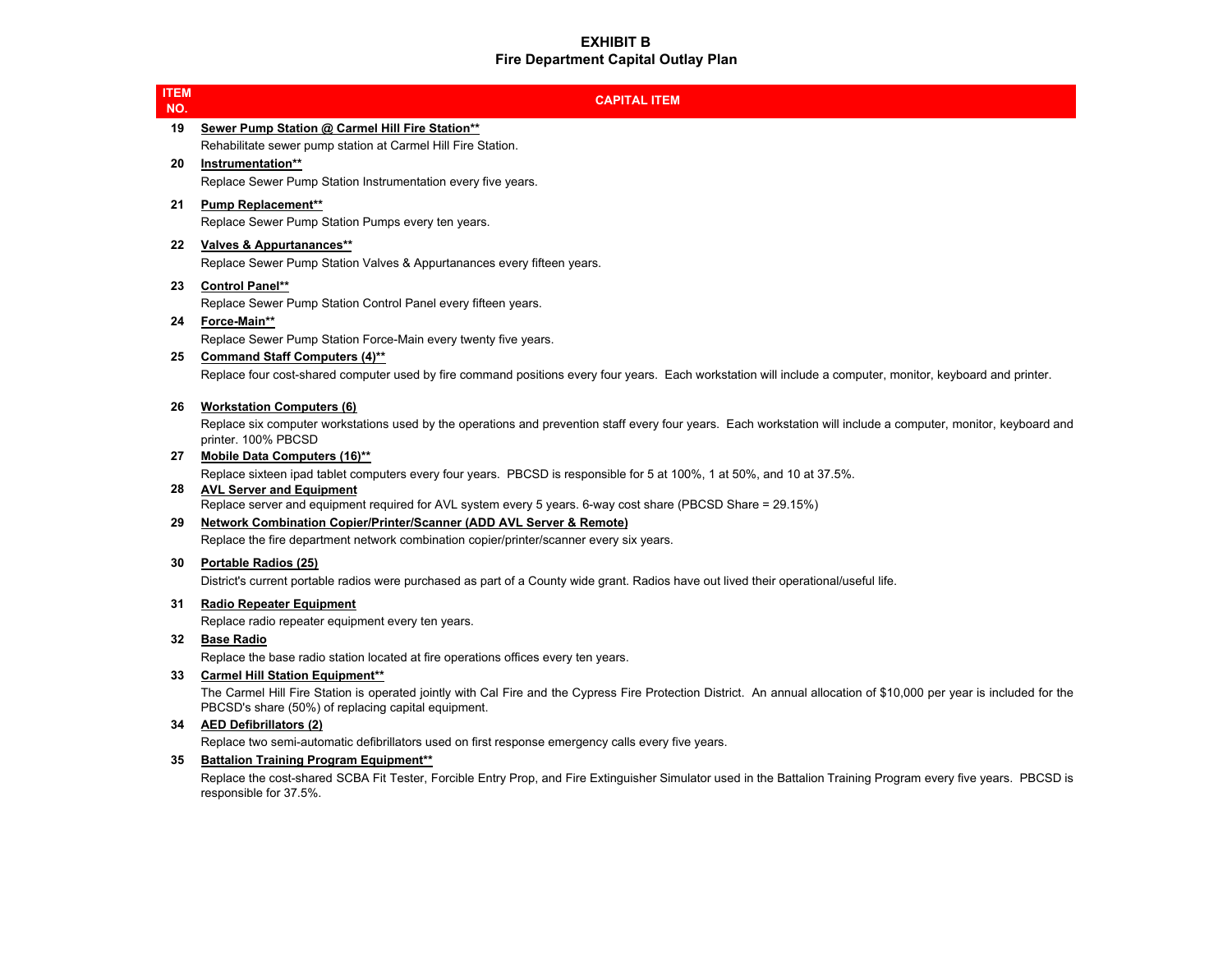|  | $\mathcal{L}^{\text{max}}_{\text{max}}$ and $\mathcal{L}^{\text{max}}_{\text{max}}$ and $\mathcal{L}^{\text{max}}_{\text{max}}$ and $\mathcal{L}^{\text{max}}_{\text{max}}$ |  |
|--|-----------------------------------------------------------------------------------------------------------------------------------------------------------------------------|--|
|  | <b>Service Service</b>                                                                                                                                                      |  |

#### **CAPITAL ITEM**

#### **36 Thermal Imaging Cameras (5)\*\***

Replace five thermal imaging cameras every five years. The camera can detect dangerous, unseen obstacles and assist in rescue operations during low-visibility conditions. 1 camera is located on the medic engine, 1 on the reserve engine, 1 on the ladder truck, 1 on the reserve ladder truck, and 1 on the Carmel Hill medic engine at 50% cost-share.

#### **37 Paramedic EKG Monitors (4)\*\***

Replace four 12-lead monitor EKGs used by paramedics to monitor heart rhythms every five years. 1 monitor will be located on Medic Engine 22, 1 on Medic Truck 22, 1 on the Carmel Hill medic engine at 50% cost-share, and 1 on the paramedic vehicle at 37.5% cost-share.

#### **38 Active Shooter PPE**

Replace built proof vests every five years.

#### **39 Prevention Public Ed Fire Extinguisher Prop**

Fire extinguisher prop replaced every five years

#### **40Battallion Training Program Flat Bed Trailer\*\***

Replace BTP Flat Bed Trailer every 15 years. PBCSD Cost Share 37.5%

#### **41 SCBA Units & Spare Tanks (27)\*\***

Replace twenty Self-Contained Breathing Apparatuses (SCBA) every fifteen years. Units include <sup>a</sup> pack, an air cylinder rated for 45 minutes of use, <sup>a</sup> full-face air mask, mic, and related valves and hoses. 5 SCBAs are located in the medic engine, 5 in the reserve engine, 5 in the ladder truck, and 5 in staff vehicles (2 for prevention and 3 at 37.5% cost-share) & purchase twenty-seven spare tanks for Self-Contained Breathing Apparatus units.

#### **42 Air Compressor, Rack, and Fill Station (2)\*\***

Replace the air compressor used to fill air bottles, rack to store air bottles, and the fill station every fifteen years. One unit is located at PBCSD and one at Carmel Hill Station at 50% cost-share.

#### **43 Water Rescue Program Equipment**

Replace fire department water rescue equipment (paddle boards, wetsuits, life vest) every five years.

#### **44 Water Rescue Craft Floating Dock\*\***

Water Rescue Craft Floating Dock installed at Stillwater Pier, to be replaced every five years. PBCSD Cost Chare 33.5%

#### **45 Water Rescue Craft\*\***

Water Rescue Craft to be replaced every seven years.Cost Share 33%.

#### **46Drones**

Drones and equipment fto be replaced every ten years. Assume full cost (no cost share) for 21/22, and cost share of 37.5% for future.

#### **47 Inflatable Rescue Boat (IRB)\*\***

Motor driven inflatable boat used for ocean rescue, repalced every ten years. Cost Share 33%

#### **48 Swift Water Rescue Boat (SWRB)\*\***

Inflatable rescue boat used for swift water rescue, replaced every ten years. Cost Share 33%

#### **49 High-Pressure Rescue Airbag Kit (2)\*\***

Replace two airbag kits containing items required to lift heavy objects during rescue operations every ten years, 1 at a 50% cost-share with Cypress District.

#### **50 Rope Rescue Gear Ropes\*\***

Rope rescue gear on Truck 22, Medic Engine 22, and Medic Engine 28 (PBCSD Cost Share = 50%), replace every ten years.

#### **51 Hydraulic Rescue Tools on Ladder Truck 22**

Replace hydraulic rescue tool set on Ladder Truck 22 used to provide access to damaged vehicles every ten years.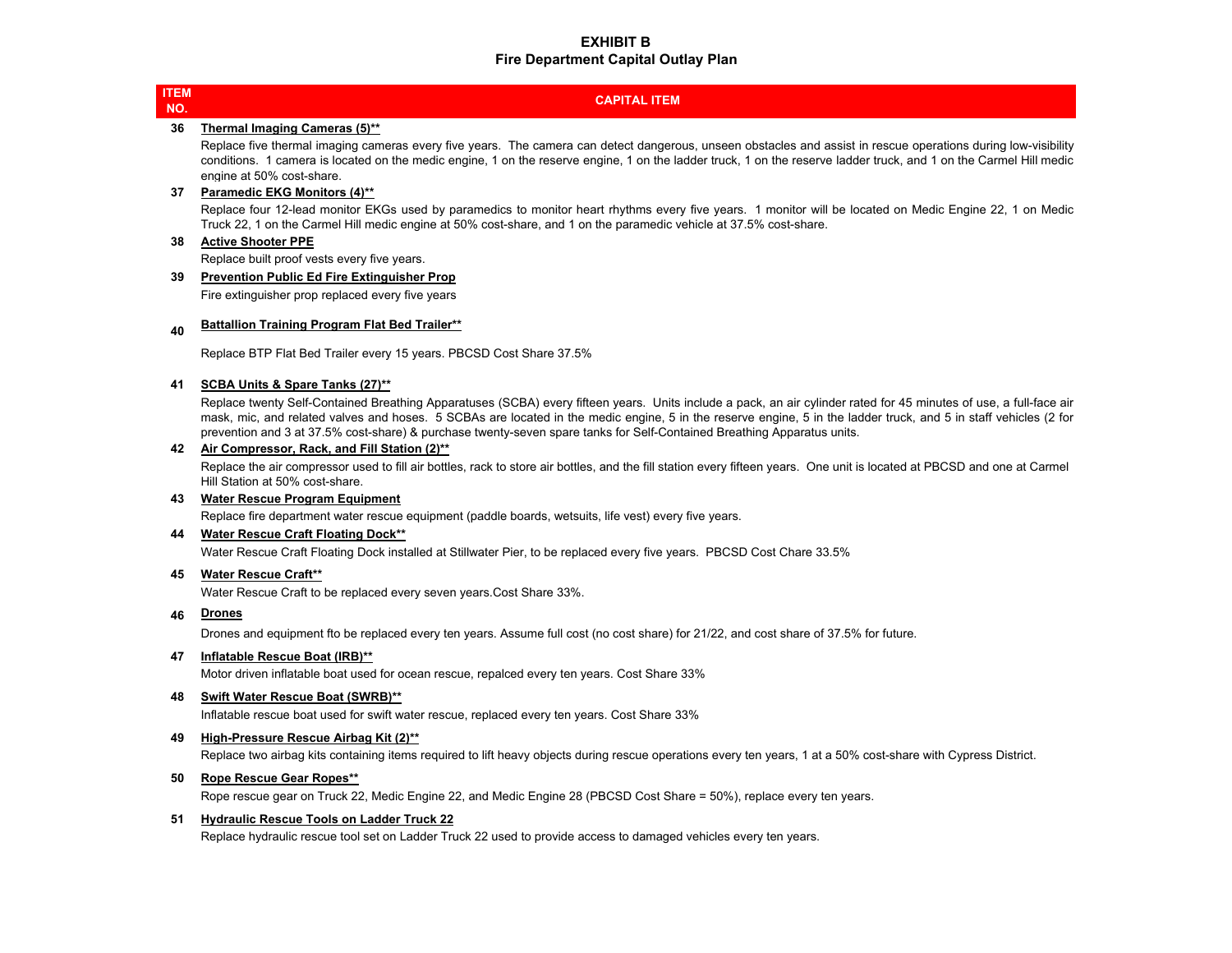| IEM<br>NO. | <b>CAPITAL ITEM</b>                                                                                                                                                                                                                                 |
|------------|-----------------------------------------------------------------------------------------------------------------------------------------------------------------------------------------------------------------------------------------------------|
| 52         | <b>Hydraulic Rescue Tools on Medic Engine 22</b>                                                                                                                                                                                                    |
|            | Replace hydraulic rescue tool (jaws of life) on Medic Engine 22 used to provide access to damaged vehicles every ten years.                                                                                                                         |
| 53         | <b>Hydraulic Rescue Tools on Medic Engine 28**</b>                                                                                                                                                                                                  |
|            | Replace hydraulic rescue tool set on Medic Engine 28 used to provide access to damaged vehicles every ten years. Cost Share 50%.                                                                                                                    |
| 54         | <b>Confined Space Rescue Equipment</b>                                                                                                                                                                                                              |
|            | Purchase equipment to perform a confined-space emergency rescue. Including tripod, winch, rescue lines, portable ventilation units and rescue baskets used for<br>permit required confined space entry and rescue.                                  |
| 55         | 4WD Command Vehicle 4601**                                                                                                                                                                                                                          |
|            | Replace four-wheel drive utility vehicle 4601 used by the fire division chief, including lights, radio console and command box every eight years at 37.5% cost-share                                                                                |
| 56         | 4WD Command Vehicle B21**                                                                                                                                                                                                                           |
|            | Replace four-wheel drive utility vehicle B21 used by the fire protection and planning chief including lights, radio console and command box every eight years at<br>37.5% cost-share.                                                               |
| 57         | 4WD Command Vehicle B22**                                                                                                                                                                                                                           |
|            | Replace four-wheel drive utility vehicle B22 used by the fire protection and planning chief including lights, radio console and command box every eight years at<br>37.5% cost-share.                                                               |
| 58         | 4WD Command Vehicles B25**                                                                                                                                                                                                                          |
|            | Replace four-wheel drive utility vehicle B25 used by the fire protection and planning chief including lights, radio console and command box every eight years at<br>37.5% cost-share.                                                               |
| 59         | <b>Paramedic Vehicle B26**</b>                                                                                                                                                                                                                      |
|            | Replace the cost-shared pickup truck used by the EMS Captain, including lights, radio console and command box every eight years. The vehicle is cost-shared<br>with Cypress & Carmel Highlands Fire Protection Districts. PBCSD Cost Share = 37.5%. |
| en i       | Fise Destanting and Diagning Vahiale DO4**                                                                                                                                                                                                          |

**60 Fire Protection and Planning Vehicle P24\*\***

Replace utility pickup truck 4624 used by the fire protection and planning captain including lights, radio console and command box every eight years. The cost reported for this vehicle represents PBCSD's 37.5% share.

#### **61 Fire Protection and Planning Vehicle P25\*\***

**ITEM NO.**

> Replace utility pickup truck 4625 used by the fire protection and planning captain including lights, radio console and command box every eight years. The cost reported for this vehicle represents PBCSD's 37.5% share.

#### **62 Fire Protection and Planning Vehicle P26\*\***

Replace small utility pickup truck 4626 used by the fire protection and planning captain including lights, radio console and command box every eight years. The cost reported for this vehicle represents PBCSD's 37.5% share.

#### **63 Fire Protection and Planning Vehicle P27\*\***

Replace small utility pickup truck 4627 used by the fire protection and planning captain including lights, radio console and command box every eight years. The cost reported for this vehicle represents PBCSD's 37.5% share.

#### **64 Fire Protection and Planning Vehicle P28\*\***

Replace small utility pickup truck 4628 used by the fire protection and planning captain including lights, radio console and command box every eight years. The cost reported for this vehicle represents PBCSD's 37.5% share.

#### **65 Battalion Training Officer Vehicle T51\*\***

Replace utility pickup truck used by training officer, which has an expected useful life of eight years. The cost reported for this vehicle represents PBCSD's 37.5% share.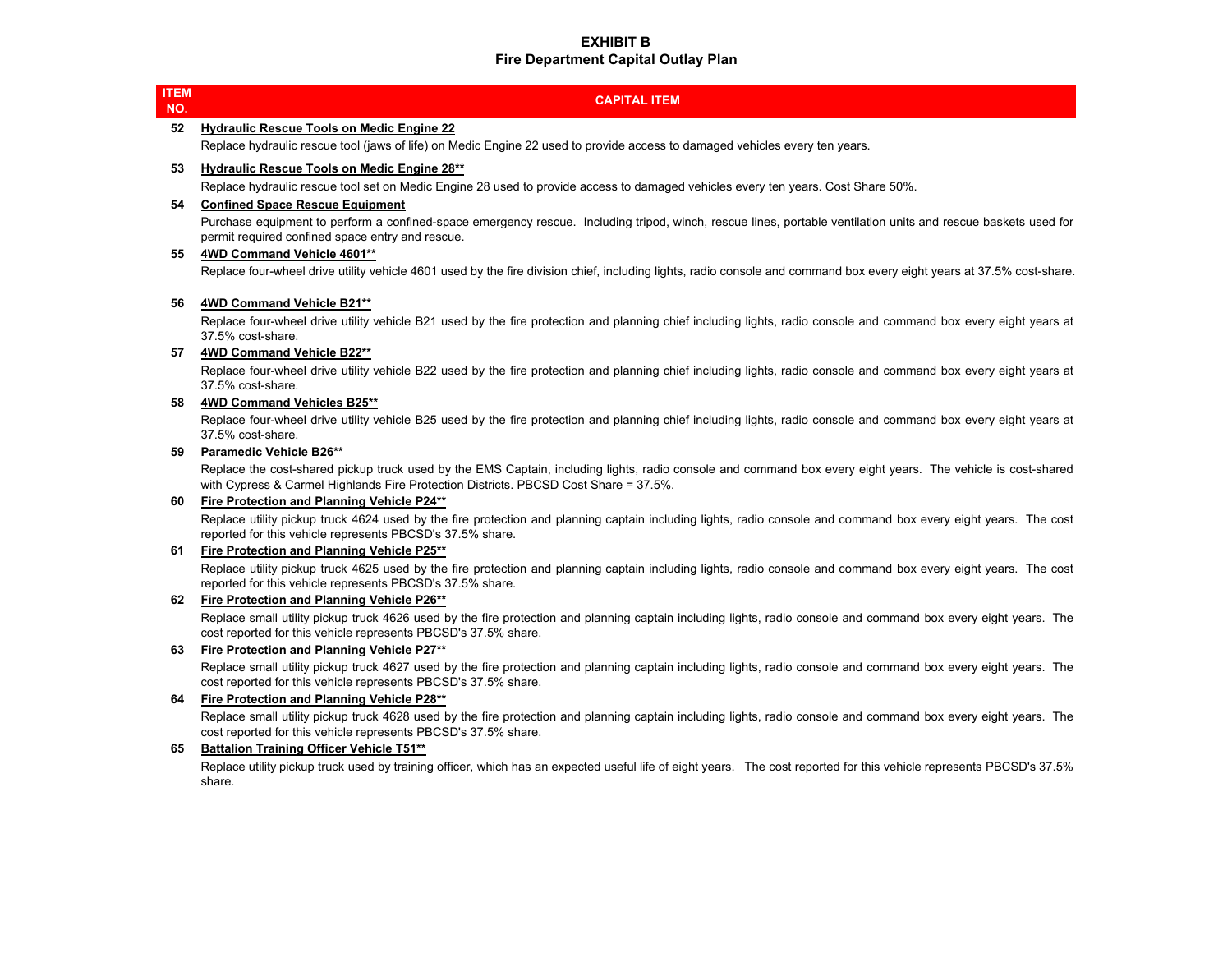|  | $\mathcal{L}^{\text{max}}_{\text{max}}$ and $\mathcal{L}^{\text{max}}_{\text{max}}$ and $\mathcal{L}^{\text{max}}_{\text{max}}$ and $\mathcal{L}^{\text{max}}_{\text{max}}$ |  |
|--|-----------------------------------------------------------------------------------------------------------------------------------------------------------------------------|--|
|  | <b>Service Service</b>                                                                                                                                                      |  |

#### **CAPITAL ITEM**

#### **66 Station Utility Truck U22\*\***

Replace the cost-shared utility pickup truck with ladder rack for use at the Carmel Hill station every ten years at 50%. Replaced in 2021.

#### **67 Polaris All-Terrain Vehicle\*\***

All-Terrain Vehicle to be replaced every ten years. Cost Share 37.5%.

#### **68 Ladder Truck 22**

Replace the quint 70-foot ladder Truck engine 22 with <sup>a</sup> pumping capacity of 1500 gpm every ten years. Quint refers to the five components of the vehicle including pump, water tank, fire hose, aerial device and ground ladders.

#### **69 Medic Engine 28\*\* (Carmel Hill)**

Replace the Carmel Hill Station medic engine with a pumping capacity of 1500 gpm every ten years at 50% cost-share.

#### **70 Medic Engine 22**

Replace the first-line medic engine with <sup>a</sup> pumping capacity of 1500 gpm every fifteen years. The replaced medic engine will be reassigned as the reserve engine 22, and the replaced reserve engine will become surplus equipment. The expected useful life is twenty years with approximately fifteen years as <sup>a</sup> first-line engine, and the remaining years as the reserve engine.

#### **71 Wildland Patrol Vehicle 22**

Replace the Type IV wildland engine 22 every fifteen years. This vehicle is used for patrolling open space areas daily during peak fire conditions and for initial response to incidents in open spaces. It includes a 300-gallon water storage tank and 190 gpm pump.

\*\*Items are cost-shared with other fire districts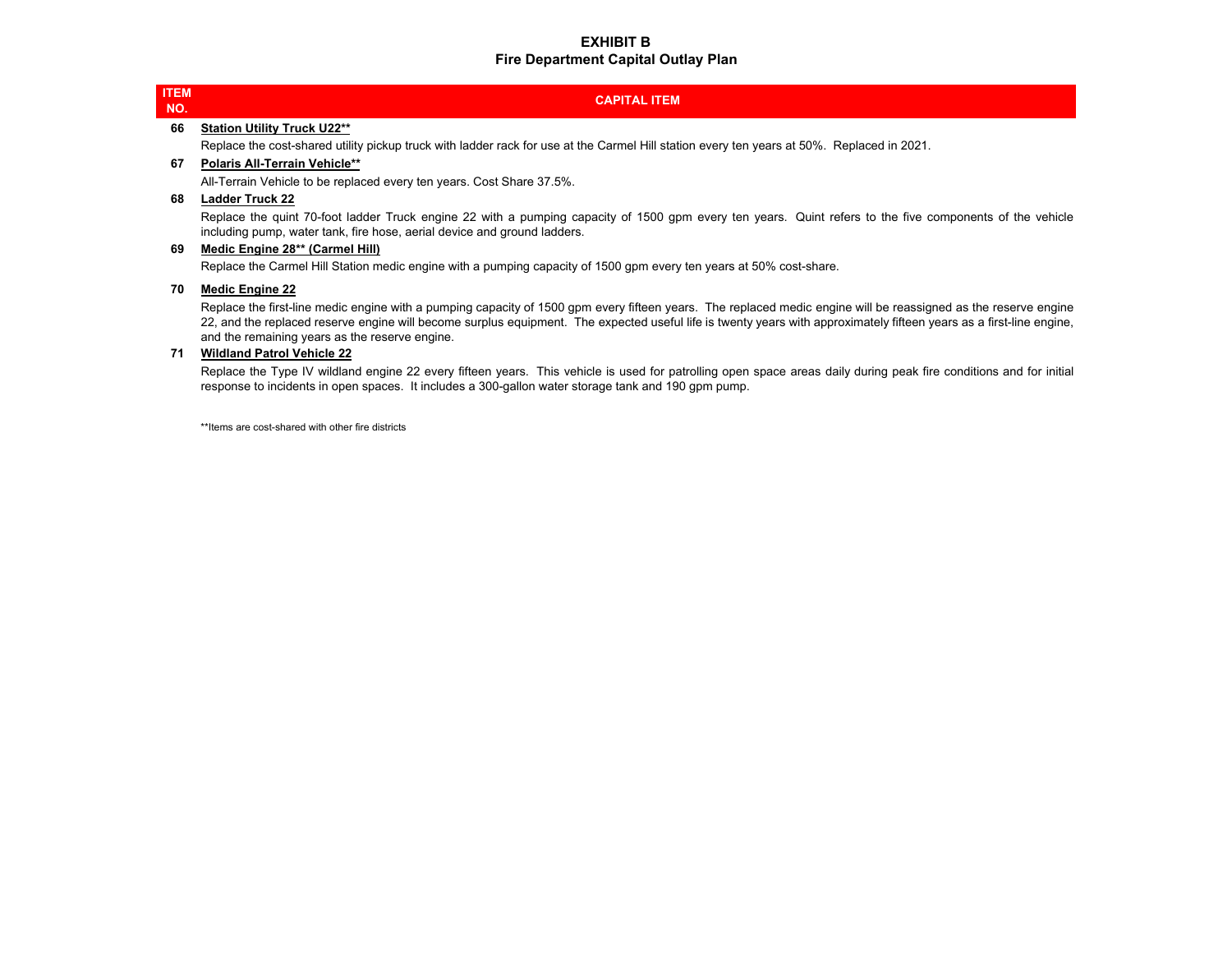| <b>ITEM NO.</b>   |                | <b>CAPITAL ITEM</b>                              | <b>USEFUL</b> | <b>ROLL</b> |       |       |       |         |       |       |       |       | FISCAL YEAR COSTS (1,000) |       |       |       |       |       |       |
|-------------------|----------------|--------------------------------------------------|---------------|-------------|-------|-------|-------|---------|-------|-------|-------|-------|---------------------------|-------|-------|-------|-------|-------|-------|
|                   |                |                                                  | <b>LIFE</b>   | <b>OVER</b> | 22/23 | 23/24 | 24/25 | 25/26   | 26/27 | 27/28 | 28/29 | 29/30 | 30/31                     | 31/32 | 32/33 | 33/34 | 34/35 | 35/36 | 36/37 |
|                   | $\mathbf{1}$   | <b>Fueling Station Rehabilitation</b>            | 10 years      |             |       |       |       |         |       |       |       | \$50  |                           |       |       |       |       |       |       |
| <b>FACILITIES</b> | $\overline{2}$ | Overhead Electric Doors (8) (Replace 4 in 21/22) | 10 years      |             |       |       |       |         |       |       |       |       |                           | \$60  |       |       |       |       |       |
|                   | $\mathbf{3}$   | <b>Paint Exterior Buildings (2)</b>              | 10 years      |             | \$50  |       |       |         |       |       |       |       |                           |       | \$50  |       |       |       |       |
|                   | 4              | Roof Replacement (Maint. Bldg's)                 | 30 years      |             |       |       | \$100 |         |       |       |       |       |                           |       |       |       |       |       |       |
|                   | 5              | <b>SCADA System Rehabilitation**</b>             | Rehab.        | \$400       |       |       |       |         |       |       |       |       |                           |       |       |       |       |       |       |
|                   | 6              | SCADA System Servers (3)**                       | 5 years       |             |       |       | \$40  |         |       |       |       | \$40  |                           |       |       |       | \$40  |       |       |
| <b>SCADA</b>      | $\overline{7}$ | SCADA System Software**                          | 5 years       |             |       |       | \$30  |         |       |       |       | \$30  |                           |       |       |       | \$30  |       |       |
|                   | 8              | <b>Workstation Computers (4)</b>                 | 5 years       |             |       | \$12  |       |         |       |       | \$12  |       |                           |       |       | \$12  |       |       |       |
|                   | 9              | <b>Maintenance Equipment</b>                     | <b>Annual</b> |             | \$25  | \$25  | \$25  | \$25    | \$25  | \$25  | \$25  | \$25  | \$25                      | \$25  | \$25  | \$25  | \$25  | \$25  | \$25  |
|                   | 10             | <b>Underground Pipe Locator</b>                  | 5 years       |             | \$10  |       |       |         |       | \$10  |       |       |                           |       | \$10  |       |       |       |       |
| EQUIPMENT         | 11             | <b>Confined Space Safety Equipment</b>           | 5 years       |             |       | \$10  |       |         |       |       | \$10  |       |                           |       |       | \$10  |       |       |       |
|                   | 12             | Portable CCTV Equipment (Push Camera)            | 10 years      |             |       |       |       |         | \$20  |       |       |       |                           |       |       |       |       |       | \$20  |
|                   | 13             | <b>Portable Sewer Rodder</b>                     | 10 years      |             |       | \$15  |       |         |       |       |       |       |                           |       |       | \$15  |       |       |       |
|                   | 14             | <b>Portable Light Tower</b>                      | 10 years      |             |       |       |       |         |       |       |       |       | \$15                      |       |       |       |       |       |       |
|                   | 15             | Sewer & Manhole Replacement Projects (CCTV)      | Rehab.        | \$600       | \$600 | \$600 | \$600 | \$600   | \$600 | \$600 | \$600 | \$600 | \$600                     | \$600 | \$600 | \$600 | \$600 | \$600 | \$600 |
|                   | 16             | <b>Carmel Gate Metering Station</b>              | 15 years      |             |       |       |       | \$75    |       |       |       |       |                           |       |       |       |       |       |       |
|                   | 17             | Pump Station P-1 (CYPRESS GROVE) Est. 1969       | Rehab.        | \$250       | \$350 |       |       |         |       |       |       |       |                           |       |       |       |       |       |       |
|                   | 18             | Instrumentation                                  | 5 years       |             |       |       |       |         | \$10  |       |       |       |                           | \$10  |       |       |       |       | \$10  |
|                   | 19             | <b>Remote SCADA Hardware and Software</b>        | 10 years      |             |       |       |       |         |       |       |       |       |                           |       | \$75  |       |       |       |       |
| PUMP ST. No.01    | 20             | Pump Replacement (10hp_240v)                     | 10 years      |             |       |       |       |         |       |       |       |       |                           | \$20  |       |       |       |       |       |
|                   | 21             | <b>Valves &amp; Appurtenances</b>                | 15 years      |             |       |       |       |         |       |       |       |       |                           |       |       |       |       |       |       |
|                   | 22             | <b>Control Panel</b>                             | 15 years      |             |       |       |       |         |       |       |       |       |                           |       |       |       |       |       |       |
|                   | 23             | <b>Force Main</b>                                | 25 years      |             |       |       |       |         |       |       |       |       |                           |       |       |       |       |       |       |
|                   | 24             | Pump Station P-2 (FANSHELL BEACH) Est. 1969      | Rehab.        | \$250       | \$350 |       |       |         |       |       |       |       |                           |       |       |       |       |       |       |
|                   | 25             | Instrumentation                                  | 5 years       |             |       |       |       |         | \$10  |       |       |       |                           | \$10  |       |       |       |       | \$10  |
| PUMP ST. No.02    | 26             | <b>Remote SCADA Hardware and Software</b>        | 10 years      |             |       |       |       |         |       |       |       |       |                           |       | \$75  |       |       |       |       |
|                   | 27             | Pump Replacement (10hp_240v)                     | 10 years      |             |       |       |       |         |       |       |       |       |                           | \$20  |       |       |       |       |       |
|                   | 28             | <b>Valves &amp; Appurtenances</b>                | 15 years      |             |       |       |       |         |       |       |       |       |                           |       |       |       |       |       |       |
|                   | 29             | <b>Control Panel</b>                             | 15 years      |             |       |       |       |         |       |       |       |       |                           |       |       |       |       |       |       |
|                   | 30             | <b>Force Main</b>                                | 25 years      |             |       |       |       |         |       |       |       |       |                           |       |       |       |       |       |       |
|                   | 31             | Pump Station P-3 (SEAL ROCK) Est. 1990           | Rehab.        |             | \$100 | \$750 | \$750 | \$1,000 |       |       |       |       |                           |       |       |       |       |       |       |
|                   | 32             | Instrumentation                                  | 5 years       |             |       |       |       |         |       |       |       |       | \$20                      |       |       |       |       | \$20  |       |
|                   | 33             | <b>Remote SCADA Hardware and Software</b>        | 10 years      |             |       |       |       |         |       |       |       |       |                           |       |       |       |       | \$100 |       |
|                   | 34             | <b>Flow Meter</b>                                | 10 years      |             |       |       |       |         |       |       |       |       |                           |       |       |       | \$10  |       |       |
|                   | 35             | Wet Well Mixer (2)                               | 10 years      |             |       | \$50  |       |         |       |       |       |       |                           |       |       | \$50  |       |       |       |
|                   | 36             | Sump Pump Replacement (Replaced 2017)            | 10 years      |             |       |       |       |         |       | \$15  |       |       |                           |       |       |       |       |       |       |
| PUMP ST. No.03    | 37             | Pump Replacement (140hp_480v)                    | 15 years      |             |       |       |       |         |       |       |       |       |                           |       |       |       |       |       |       |
|                   | 38             | Solids Grinder (A)                               | 15 years      |             | \$100 |       |       |         |       |       |       |       |                           |       |       |       |       |       |       |
|                   | 39             | Solids Grinder (B) (Replaced in 2017)            | 15 years      |             |       |       |       |         |       |       |       |       |                           |       | \$100 |       |       |       |       |
|                   | 40             | <b>Valves &amp; Appurtenances</b>                | 15 years      |             |       |       |       |         |       |       |       |       |                           |       |       |       |       |       |       |
|                   | 41             | <b>Control Panel</b>                             | 15 years      |             |       |       |       |         |       |       |       |       |                           |       |       |       |       |       |       |
|                   | 42             | Emergency Power Generator (400kW_Replaced 2002)  | 25 years      |             |       |       |       |         |       | \$150 |       |       |                           |       |       |       |       |       |       |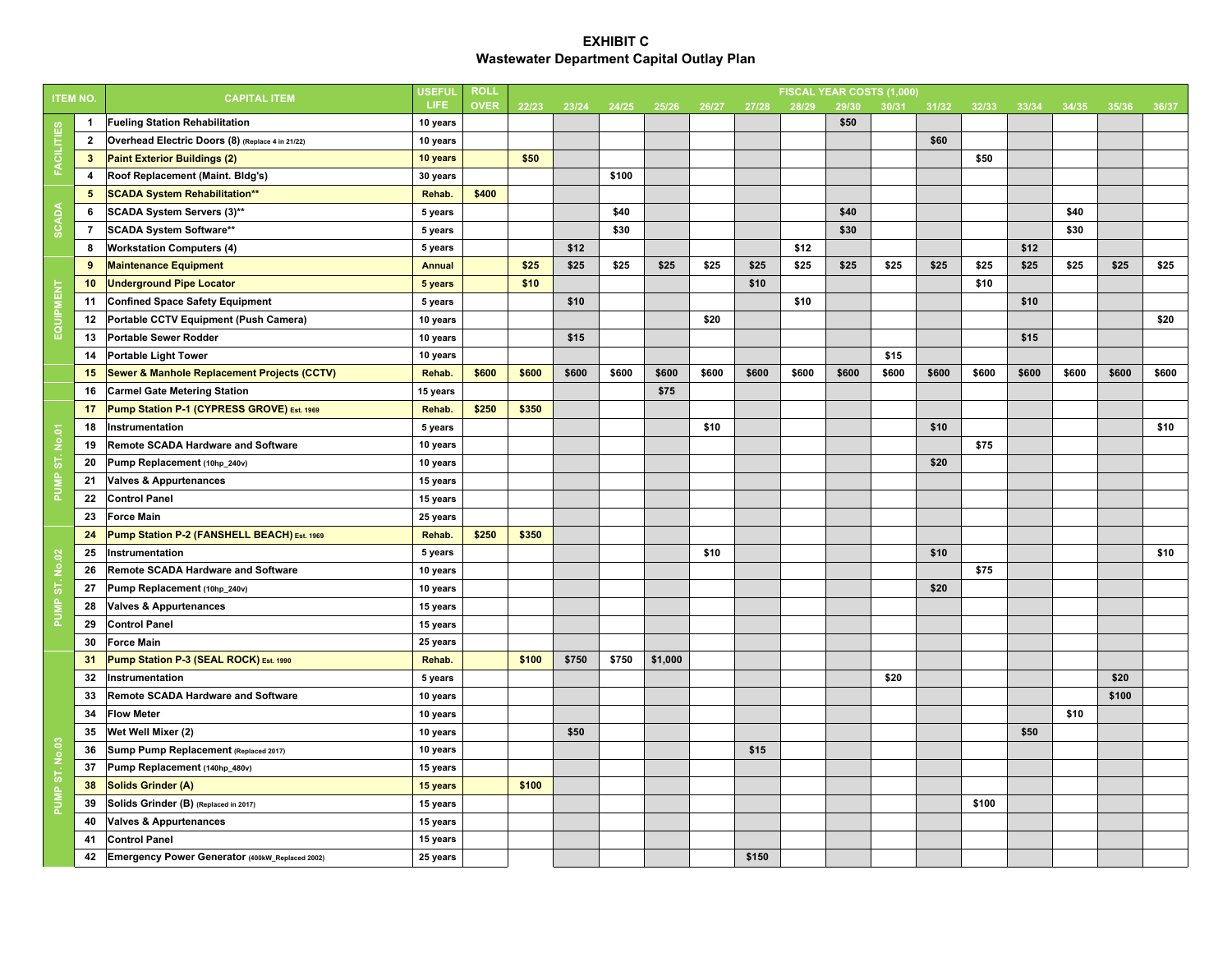| <b>ITEM NO.</b> |    | <b>CAPITAL ITEM</b>                        | <b>USEFUI</b> | <b>ROLI</b> |       |       |       |       |       |       |       | FISCAL YEAR COSTS (1,000) |       |       |       |       |       |       |       |
|-----------------|----|--------------------------------------------|---------------|-------------|-------|-------|-------|-------|-------|-------|-------|---------------------------|-------|-------|-------|-------|-------|-------|-------|
|                 |    |                                            | LIFE          | <b>OVER</b> | 22/23 | 23/24 | 24/25 | 25/26 | 26/27 | 27/28 | 28/29 | 29/30                     | 30/31 | 31/32 | 32/33 | 33/34 | 34/35 | 35/36 | 36/37 |
|                 | 43 | <b>Underground Diesel Storage Tank</b>     | 25 years      |             |       |       |       |       |       |       |       |                           |       |       |       |       |       |       |       |
|                 | 44 | <b>Force Main</b>                          | 25 years      |             |       |       |       |       |       |       |       |                           |       |       |       |       |       |       |       |
|                 | 45 | Pump Station P-4 (HWY 68) Est. 1969        | Rehab.        |             |       |       |       | \$500 |       |       |       |                           |       |       |       |       |       |       |       |
|                 | 46 | Instrumentation                            | 5 years       |             |       |       |       |       |       |       |       |                           | \$10  |       |       |       |       | \$10  |       |
|                 | 47 | <b>Remote SCADA Hardware and Software</b>  | 10 years      |             |       |       |       |       |       |       |       |                           |       |       | \$75  |       |       |       |       |
|                 | 48 | Pump Replacement (25hp_240v)               | 10 years      |             |       |       |       |       |       |       |       |                           |       |       |       |       |       | \$60  |       |
| PUMP ST. No.04  | 49 | <b>Valves &amp; Appurtenances</b>          | 15 years      |             |       |       |       |       |       |       |       |                           |       |       |       |       |       |       |       |
|                 | 50 | <b>Control Panel</b>                       | 15 years      |             |       |       |       |       |       |       |       |                           |       |       |       |       |       |       |       |
|                 | 51 | <b>Force Main</b>                          | 25 years      |             |       |       |       |       |       |       |       |                           |       |       |       |       |       |       |       |
|                 | 52 | Pump Station P-5 (SUNSET LN.) Est. 1969    | Rehab.        |             |       |       |       |       | \$800 |       |       |                           |       |       |       |       |       |       |       |
|                 | 53 | Instrumentation                            | 5 years       |             |       |       |       |       |       |       |       |                           |       | \$10  |       |       |       |       | \$10  |
|                 | 54 | Remote SCADA Hardware and Software         | 10 years      |             |       |       |       |       |       |       |       |                           |       |       | \$75  |       |       |       |       |
|                 | 55 | <b>Flow Meter</b>                          | 10 years      |             |       |       |       |       |       |       |       |                           |       |       |       |       |       |       | \$10  |
|                 | 56 | Pump Replacement (25hp_240v)               | 10 years      |             |       |       |       |       |       |       |       |                           |       |       |       |       |       |       | \$100 |
| PUMP ST. No.05  | 57 | <b>Valves &amp; Appurtenances</b>          | 15 years      |             |       |       |       |       |       |       |       |                           |       |       |       |       |       |       |       |
|                 | 58 | <b>Control Panel</b>                       | 15 years      |             |       |       |       |       |       |       |       |                           |       |       |       |       |       |       |       |
|                 | 59 | <b>Emergency Power Generator (60kW)</b>    | 15 years      |             |       |       |       |       | \$75  |       |       |                           |       |       |       |       |       |       |       |
|                 | 60 | <b>Underground Diesel Storage Tank</b>     | 25 years      |             |       |       |       |       |       |       |       |                           |       |       |       |       |       |       |       |
|                 | 61 | <b>Force Main</b>                          | 25 years      |             |       |       |       |       |       |       |       |                           |       |       |       |       |       |       |       |
|                 | 62 | Pump Station P-6 (PESCADERO PT.) Est. 2015 | Rehab.        |             |       |       |       |       |       |       |       |                           |       |       |       |       |       |       |       |
|                 | 63 | Instrumentation                            | 5 years       |             |       |       |       | \$10  |       |       |       |                           | \$10  |       |       |       |       | \$10  |       |
|                 | 64 | <b>Remote SCADA Hardware and Software</b>  | 10 years      |             |       |       |       |       |       |       |       |                           |       |       | \$75  |       |       |       |       |
| PUMP ST. No.06  | 65 | Pump Replacement (7.5hp_240v)              | 10 years      |             |       |       |       | \$20  |       |       |       |                           |       |       |       |       |       | \$20  |       |
|                 | 66 | <b>Valves &amp; Appurtenances</b>          | 15 years      |             |       |       |       |       |       |       |       |                           | \$15  |       |       |       |       |       |       |
|                 | 67 | <b>Control Panel</b>                       | 15 years      |             |       |       |       |       |       |       |       |                           | \$150 |       |       |       |       |       |       |
|                 | 68 | <b>Force Main</b>                          | 25 years      |             |       |       |       |       |       |       |       |                           |       |       |       |       |       |       |       |
|                 | 69 | Pump Station P-7 (PBGL 18th) Est. 2012     | Rehab.        |             |       |       |       |       |       |       |       |                           |       |       |       |       |       |       |       |
|                 | 70 | Instrumentation                            | 5 years       |             |       |       |       | \$10  |       |       |       |                           | \$10  |       |       |       |       | \$10  |       |
|                 | 71 | Remote SCADA Hardware and Software         | 10 years      |             |       |       |       |       |       |       |       |                           |       | \$75  |       |       |       |       |       |
|                 | 72 | <b>Flow Meter</b>                          | 10 years      |             |       | \$10  |       |       |       |       |       |                           |       |       |       | \$10  |       |       |       |
| PUMP ST. No.07  | 73 | <b>Wet Well Mixer</b>                      | 10 years      |             |       | \$20  |       |       |       |       |       |                           |       |       |       | \$20  |       |       |       |
|                 | 74 | Pump Replacement (60hp_480v)               | 10 years      |             |       | \$80  |       |       |       |       |       |                           |       |       |       | \$80  |       |       |       |
|                 | 75 | <b>Valves &amp; Appurtenances</b>          | 15 years      |             |       |       |       |       |       |       | \$15  |                           |       |       |       |       |       |       |       |
|                 | 76 | <b>Control Panel</b>                       | 15 years      |             |       |       |       |       |       |       | \$150 |                           |       |       |       |       |       |       |       |
|                 | 77 | Emergency Power Generator (150kW)          | 15 years      |             |       |       |       |       |       |       | \$100 |                           |       |       |       |       |       |       |       |
|                 | 78 | <b>Underground Diesel Storage Tank</b>     | 25 years      |             |       |       |       |       |       |       |       |                           |       |       |       |       |       |       |       |
|                 | 79 | <b>Force Main</b>                          | 25 years      |             |       |       |       |       |       |       |       |                           |       |       |       |       |       |       |       |
|                 | 80 | Pump Station P-8 (SPANISH BAY) Est. 2007   | Rehab.        |             |       |       |       |       |       |       |       |                           |       |       |       |       |       |       |       |
|                 | 81 | Instrumentation                            | 5 years       |             |       |       |       | \$10  |       |       |       |                           | \$10  |       |       |       |       | \$10  |       |
|                 | 82 | <b>Remote SCADA Hardware and Software</b>  | 10 years      |             |       |       |       |       |       |       |       |                           |       | \$75  |       |       |       |       |       |
| PUMP ST. No.08  | 83 | Wet Well Mixer (Installed 2019)            | 10 years      |             |       |       |       |       |       |       | \$10  |                           |       |       |       |       |       |       |       |
|                 | 84 | Pump Replacement (5hp_480v)                | 10 years      |             | \$25  |       |       |       |       |       |       |                           |       |       | \$25  |       |       |       |       |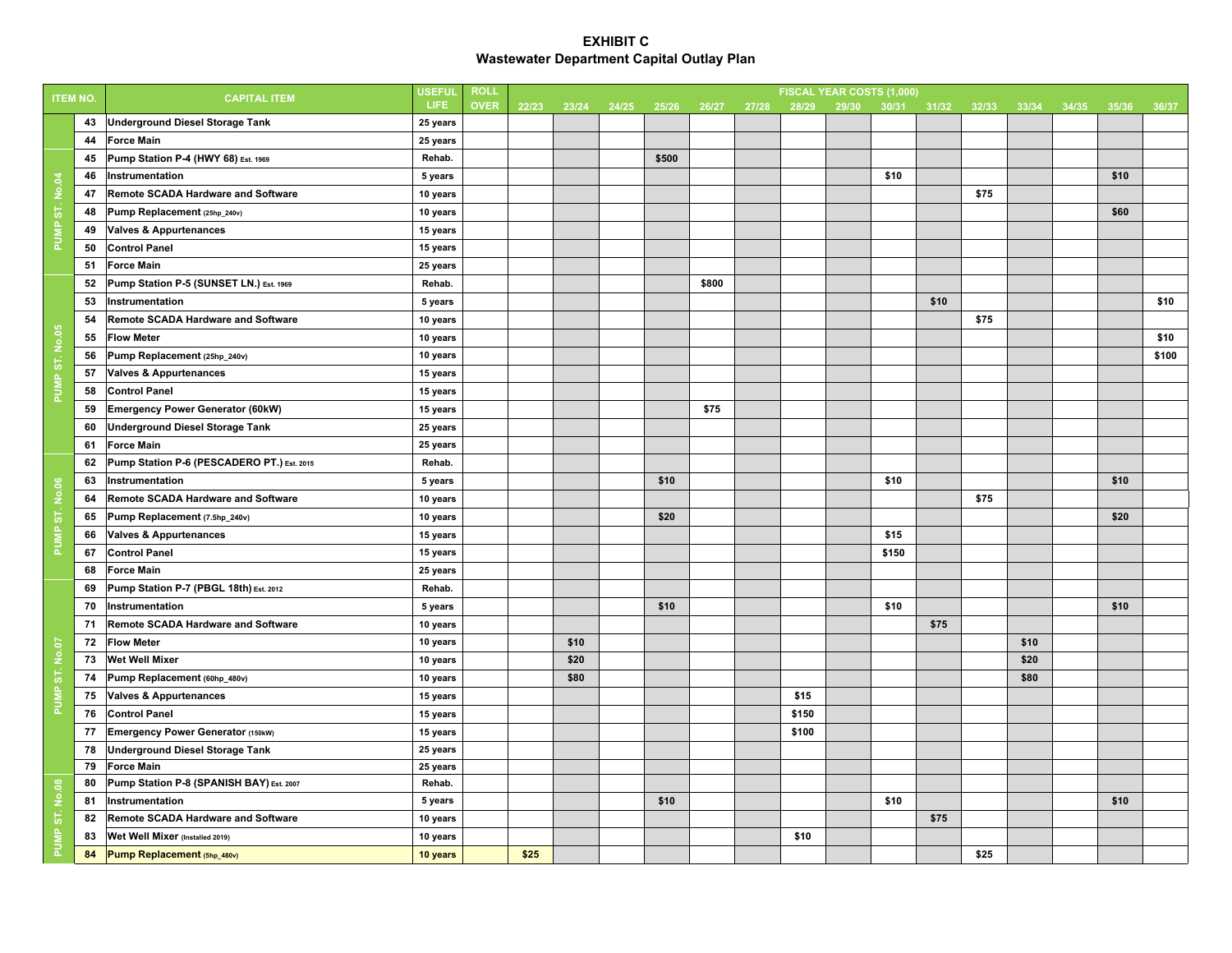| <b>ITEM NO.</b> |     | <b>CAPITAL ITEM</b>                                      | <b>USEFUL</b> | <b>ROLL</b> |         |         |         |       |       |       |         |       | FISCAL YEAR COSTS (1,000) |         |       |         |       |       |       |
|-----------------|-----|----------------------------------------------------------|---------------|-------------|---------|---------|---------|-------|-------|-------|---------|-------|---------------------------|---------|-------|---------|-------|-------|-------|
|                 |     |                                                          | <b>LIFE</b>   | <b>OVER</b> | 22/23   | 23/24   | 24/25   | 25/26 | 26/27 | 27/28 | 28/29   | 29/30 | 30/31                     | 31/32   | 32/33 | 33/34   | 34/35 | 35/36 | 36/37 |
| ᠊ᇮ              | 85  | <b>Valves &amp; Appurtenances</b>                        | 15 years      |             |         |         |         |       |       | \$15  |         |       |                           |         |       |         |       |       |       |
| 은               | 86  | Control Panel (Replaced 2021)                            | 15 years      |             |         |         |         |       |       |       |         |       |                           |         |       |         |       | \$150 |       |
| 문               | 87  | <b>Force Main</b>                                        | 25 years      |             |         |         |         |       |       |       |         |       |                           |         |       |         |       |       |       |
|                 | 88  | PB-1 Light Utility Truck (General) (2007)                | 10 years      | \$50        |         |         |         |       |       |       |         |       |                           | \$50    |       |         |       |       |       |
|                 | 89  | PB-2 Line Cleaning/Vacuum Truck (2021)                   | 10 years      |             |         |         |         |       |       |       |         |       | \$450                     |         |       |         |       |       |       |
|                 | 90  | PB-4 Heavy Utility Truck (PS Crew) (2019)                | 10 years      |             |         |         |         |       |       |       | \$75    |       |                           |         |       |         |       |       |       |
|                 | 91  | PB-5 Light Utility Truck (General) (2016)                | 10 years      |             |         |         |         |       | \$45  |       |         |       |                           |         |       |         |       |       | \$45  |
|                 | 92  | PB-8 Line Cleaning Truck (2013)                          | 10 years      |             |         | \$250   |         |       |       |       |         |       |                           |         |       | \$250   |       |       |       |
|                 | 93  | <b>John Deere Pro Gator</b>                              | 10 years      |             | \$25    |         |         |       |       |       |         |       |                           |         | \$25  |         |       |       |       |
| EQUIP.          | 94  | PB-6 Dump Truck (1999)                                   | 15 years      |             | \$100   |         |         |       |       |       |         |       |                           |         |       |         |       |       |       |
|                 | 95  | <b>Trailer Mounted Sewer Rodder</b>                      | 15 years      |             |         |         |         | \$120 |       |       |         |       |                           |         |       |         |       |       |       |
| / MOBILE        | 96  | 10" Portable Pump (1999)                                 | 15 years      |             | \$150   |         |         |       |       |       |         |       |                           |         |       |         |       |       |       |
|                 | 97  | 6" Portable Pump (2009)                                  | 15 years      |             |         |         | \$75    |       |       |       |         |       |                           |         |       |         |       |       |       |
|                 | 98  | G1 Portable Generator (2004_60kW_120/240v)               | 15 years      |             |         | \$100   |         |       |       |       |         |       |                           |         |       |         |       |       |       |
| <b>VEHICLES</b> | 99  | G2 Portable Generator (2006_60kW_120/240v)               | 15 years      |             |         |         | \$100   |       |       |       |         |       |                           |         |       |         |       |       |       |
|                 | 100 | G3 Portable Generator (2001_60kW_240/480v) (Rebuilt '20) | 15 years      |             |         |         |         |       |       |       |         |       |                           |         |       |         |       | \$100 |       |
|                 | 101 | G4 Portable Generator (2004_60kW_120/240v)               | 15 years      |             |         | \$100   |         |       |       |       |         |       |                           |         |       |         |       |       |       |
|                 | 102 | PB-3 CCTV Camera Van (2006)                              | 20 years      |             | \$50    |         |         |       |       |       |         |       |                           |         |       |         |       |       |       |
|                 | 103 | PB-7 Crane Truck (1994)                                  | 20 years      |             |         | \$100   |         |       |       |       |         |       |                           |         |       |         |       |       |       |
|                 | 104 | Backhoe Loader (1999)                                    | 20 years      |             |         |         | \$80    |       |       |       |         |       |                           |         |       |         |       |       |       |
|                 |     | 105 Easement Line Cleaning Equipment                     | 20 years      |             |         |         |         | \$50  |       |       |         |       |                           |         |       |         |       |       |       |
|                 |     | TOTAL FISCAL YEAR COST (1,000)                           | \$1,935       | \$2,122     | \$1,800 | \$2,420 | \$1,585 | \$815 | \$997 | \$745 | \$1,315 | \$955 | \$1,210                   | \$1,072 | \$705 | \$1,115 | \$830 |       |       |

WASTEWATER DEPARTMENT TOTAL PLAN COST \$19,621,000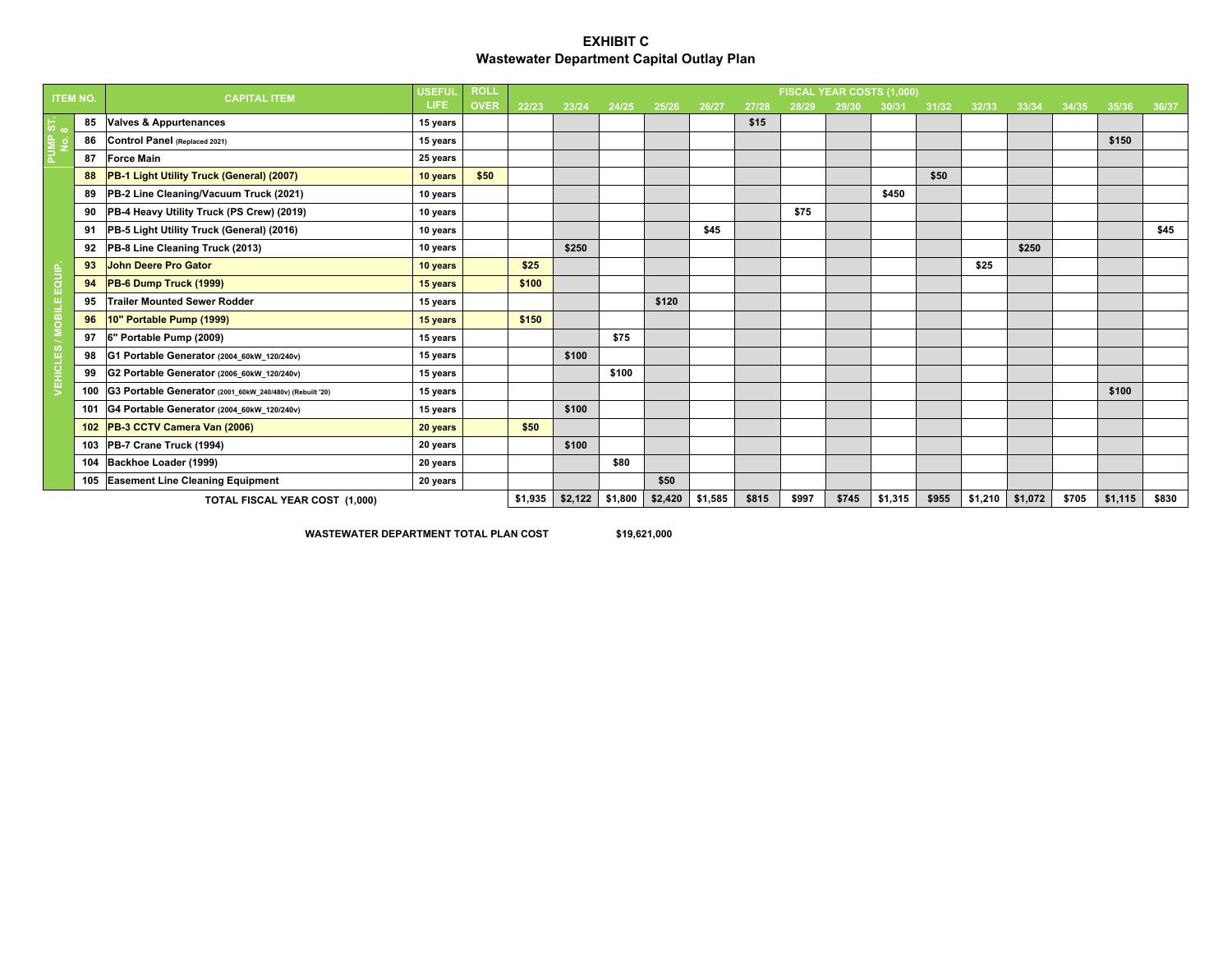| <b>ITEM</b><br>NO. | <b>CAPITAL ITEM</b>                                                                                                                                                                                                                     |
|--------------------|-----------------------------------------------------------------------------------------------------------------------------------------------------------------------------------------------------------------------------------------|
| 1                  | <b>Fueling Station Rehabilitation</b>                                                                                                                                                                                                   |
|                    | The fuel pump and monitoring and security system for the diesel and gasoline fueling station will be rehabilitated.                                                                                                                     |
| $\mathbf{2}$       | <b>Overhead Electric Door Motors (8)</b>                                                                                                                                                                                                |
|                    | Replace eight electric motors on metal overhead doors for Maintenance Building bays.                                                                                                                                                    |
| 3                  | <b>Paint Exterior Buildings (2)</b>                                                                                                                                                                                                     |
|                    | Paint exterior of maintenance shop and maintenance vehicle garage buildings every ten years.                                                                                                                                            |
|                    | <b>Fire Alarm System</b>                                                                                                                                                                                                                |
|                    | The fire alarm system for the District Offices will be replaced every twenty years.                                                                                                                                                     |
| 4                  | Roof Replacement (Maintenance Buildings)                                                                                                                                                                                                |
|                    | Replace the roof on the maintenance shop and maintenance vehicle garage every thirty years.                                                                                                                                             |
| 5                  | <b>SCADA System Rehabilitation**</b>                                                                                                                                                                                                    |
|                    | Supervisory Control And Data Acquisition (SCADA) System shall be rehabilitated in FY2018/19 and FY2019/20.                                                                                                                              |
| 6                  | <b>SCADA System Servers (3)**</b>                                                                                                                                                                                                       |
|                    | Replace three servers for the SCADA system every five years, servers facilitates communication amongst Wastewater and Reclamation facilities.                                                                                           |
| 7                  | <b>SCADA System Software**</b>                                                                                                                                                                                                          |
|                    | Update SCADA System software every five years.                                                                                                                                                                                          |
| 8                  | <b>Work Station Computers (4)</b>                                                                                                                                                                                                       |
|                    | Replace four maintenance computer workstations and two black and white laser printers every five years.                                                                                                                                 |
| 9                  | <b>Maintenance Equipment</b>                                                                                                                                                                                                            |
|                    | An annual allocation of \$25,000 has been included each year for the purchase of capital equipment not previously identified on the Capital Outlay Plan.                                                                                |
| 10                 | <b>Underground Pipe Locator</b>                                                                                                                                                                                                         |
|                    | Improved technology will increase the speed and accuracy of locating underground pipes for Underground Service Alert (USA) work requests.                                                                                               |
| 11                 | <b>Confined Space Safety Equipment</b>                                                                                                                                                                                                  |
|                    | Replace the confined space safety equipment, including tripod, winch, rescue lines, portable ventilation units, rescue baskets and air bottles used for permit required<br>confined space entry and rescue operations every five years. |
| 12                 | <b>Portable CCTV Equipment</b>                                                                                                                                                                                                          |
|                    | Replace portable cctv equipment every ten years.                                                                                                                                                                                        |
| 13                 | <b>Portable Sewer Rodder</b>                                                                                                                                                                                                            |
|                    | Replace potable sewer rodder every ten years.                                                                                                                                                                                           |
| 14                 | <b>Portable Lighting Tower</b>                                                                                                                                                                                                          |
|                    | Replace the portable lighting tower used for emergency night time repairs every ten years.                                                                                                                                              |

#### **15 Sewer and Manhole Replacement Projects (CCTV)**

The maintenance department inspects manholes and wastewater lines to identify problem areas. Each year the wastewater lines and manholes that require replacement or rehabilitation are identified and prioritized by condition. The annual sewer replacement project is designed to address the highest priority areas until the budget limit is reached. The allocation of \$600,000 allows the replacement of approximately one mile of sewer main lines in the wastewater collection system.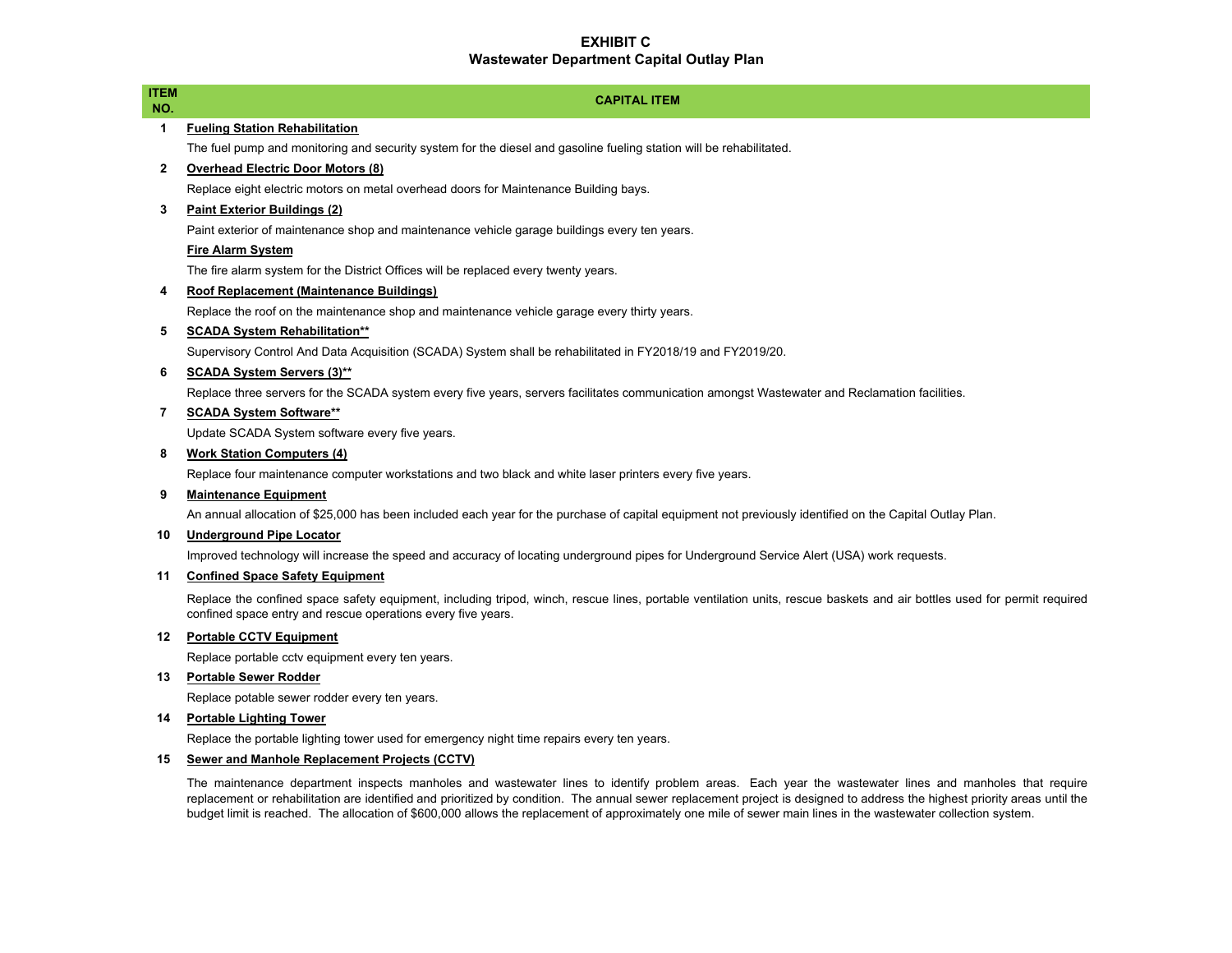Г

| ITEM<br>NO. | <b>CAPITAL ITEM</b>                                                                                      |
|-------------|----------------------------------------------------------------------------------------------------------|
| 16          | <b>Carmel Gate Metering Station</b>                                                                      |
|             | Rehabilitate Carmel Gate flume metering station that meters all wastewater flow to CAWD treatment plant. |
| 17          | Pump Station P-1 (CYPRESS GROVE) Est. 1969                                                               |
|             | Rehabilitate Sewer Pump Station P-1.                                                                     |
| 18          | Instrumentation                                                                                          |
|             | Replace Sewer Pump Station Instrumentation every five years.                                             |
| 19          | <b>Remote SCADA Hardware and Software</b>                                                                |
|             | Replace SCADA system Hardware for pump station every ten years.                                          |
| 20          | <b>Pump Replacement</b>                                                                                  |
|             | Replace Sewer Pump Station Pumps every ten years.                                                        |
| 21          | <b>Valves &amp; Appurtanances</b>                                                                        |
|             | Replace Sewer Pump Station Valves & Appurtanances every fifteen years.                                   |
| 22          | <b>Control Panel</b>                                                                                     |
|             | Replace Sewer Pump Station Control Panel every fifteen years.                                            |
| 23          | <b>Force Main</b>                                                                                        |
|             | Replace Sewer Pump Station Force-Main every twenty-five years.                                           |
| 24          | Pump Station P-2 (FANSHELL BEACH) Est. 1969                                                              |
|             | Rehabilitate Sewer Pump Station P-2.                                                                     |
| 25          | Instrumentation                                                                                          |
|             | Replace Sewer Pump Station Instrumentation every five years.                                             |
| 26          | <b>Remote SCADA Hardware and Software</b>                                                                |
|             | Replace SCADA system Hardware for pump station every ten years.                                          |
| 27          | <b>Pump Replacement</b>                                                                                  |
|             | Replace Sewer Pump Station Pumps every ten years.                                                        |
| 28          | <b>Valves &amp; Appurtanances</b>                                                                        |
|             | Replace Sewer Pump Station Valves & Appurtanances every fifteen years.                                   |
| 29          | <b>Control Panel</b>                                                                                     |
|             | Replace Sewer Pump Station Control Panel every fifteen years.                                            |
| 30          | <b>Force Main</b>                                                                                        |
|             | Replace Sewer Pump Station Force-Main every twenty-five years.                                           |
| 31.         | Pump Station P-3 (SEAL ROCK) Est. 1990                                                                   |
|             | Rehabilitate Sewer Pump Station P-3.                                                                     |
| 32          | <b>Instrumentation</b>                                                                                   |
|             | Replace Sewer Pump Station Instrumentation every five years.                                             |
| 33          | <b>Remote SCADA Hardware and Software</b>                                                                |
|             | Replace SCADA system Hardware for pump station every ten years.                                          |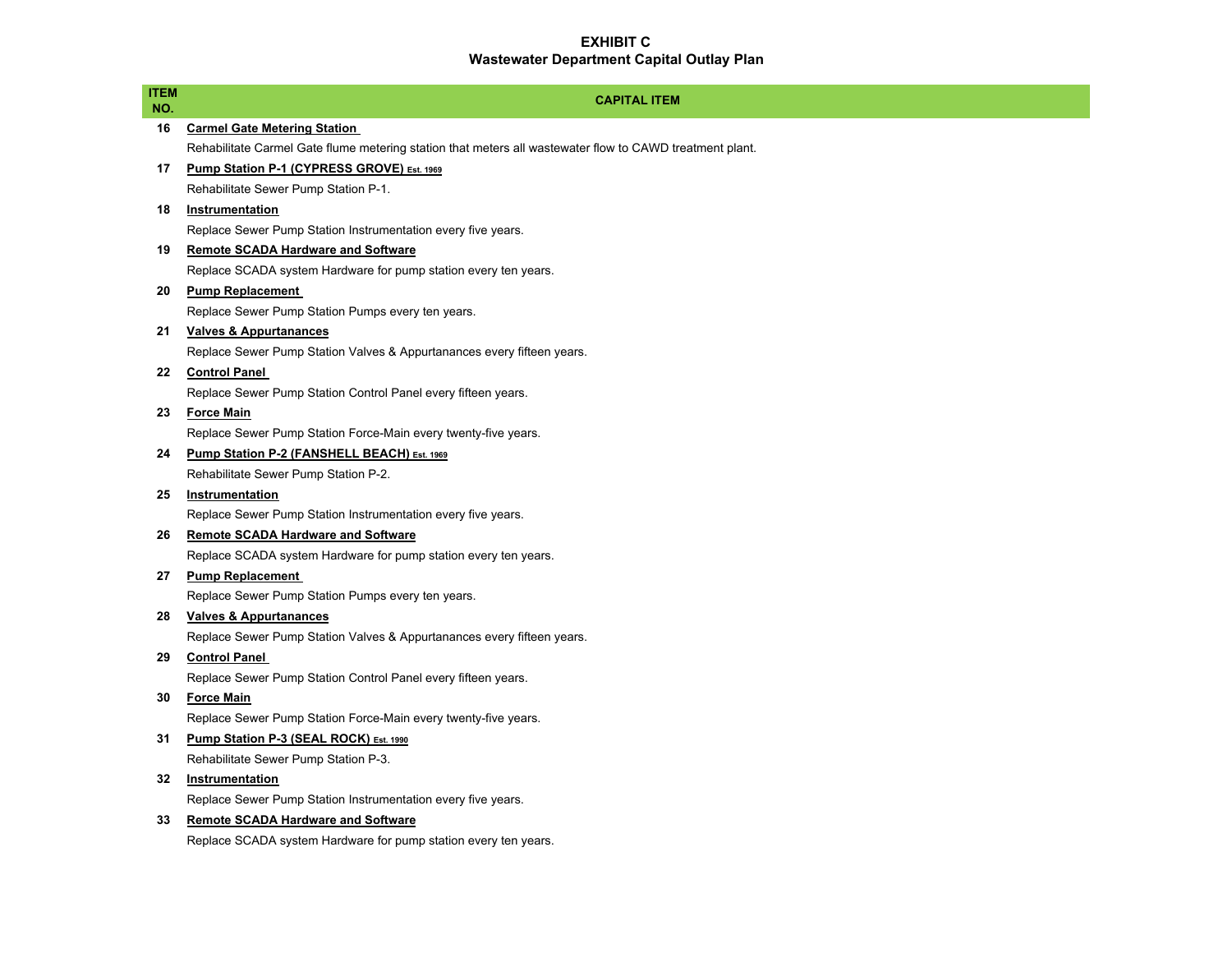| ITEM<br>NO. | <b>CAPITAL ITEM</b>                                                                           |
|-------------|-----------------------------------------------------------------------------------------------|
| 34          | <b>Flow Meter</b>                                                                             |
|             | Replace Flow Meter every ten years.                                                           |
| 35          | Wet Well Mixer (2)                                                                            |
|             | Replace two Wet Well Mixers every ten years.                                                  |
| 36          | <b>Sump Pump Replacement</b>                                                                  |
|             | Replace duplex sump pumps every 10 years.                                                     |
| 37          | Pump Replacement (140hp)                                                                      |
|             | Replace Sewer Pump Station Pumps every fifeteen years.                                        |
| 38          | Solids Grinder (A)                                                                            |
|             | Replace Solids Grinder every fifteen years, Grinder (A) scheduled for replacement in FY22/23. |
| 39          | Solids Grinder (B)                                                                            |
|             | Replace Solids Grinder every fifteen years, Grinder (B) scheduled for replacement in FY32/33. |
| 40          | <b>Valves &amp; Appurtanances</b>                                                             |
|             | Replace Sewer Pump Station Valves & Appurtanances every fifteen years.                        |
| 41          | <b>Control Panel</b>                                                                          |
|             | Replace Sewer Pump Station Control Panel every fifteen years.                                 |
| 42          | <b>Emergency Power Generator</b>                                                              |
|             | Replace Emergency Power Generator every fifteen years.                                        |
| 43          | <b>Underground Diesel Storage Tank</b>                                                        |
|             | Replace Underground Diesel Storage Tank every twenty-five years.                              |
| 44          | <b>Force Main</b>                                                                             |
|             | Replace Sewer Pump Station Force-Main every twenty-five years.                                |
| 45          | Pump Station P-4 (HWY 68) Est. 1969                                                           |
|             | Rehabilitate Sewer Pump Station P-4.                                                          |
| 46          | Instrumentation                                                                               |
|             | Replace Sewer Pump Station Instrumentation every five years.                                  |
| 47          | <b>Remote SCADA Hardware and Software</b>                                                     |
|             | Replace SCADA system Hardware for pump station every ten years.                               |
| 48          | <b>Pump Replacement</b>                                                                       |
|             | Replace Sewer Pump Station Pumps every ten years.                                             |
| 49          | <b>Valves &amp; Appurtanances</b>                                                             |
|             | Replace Sewer Pump Station Valves & Appurtanances every fifteen years.                        |
| 50          | <b>Control Panel</b>                                                                          |
|             | Replace Sewer Pump Station Control Panel every fifteen years.                                 |
| 51          | <b>Force Main</b>                                                                             |
|             | Replace Sewer Pump Station Force-Main every twenty-five years.                                |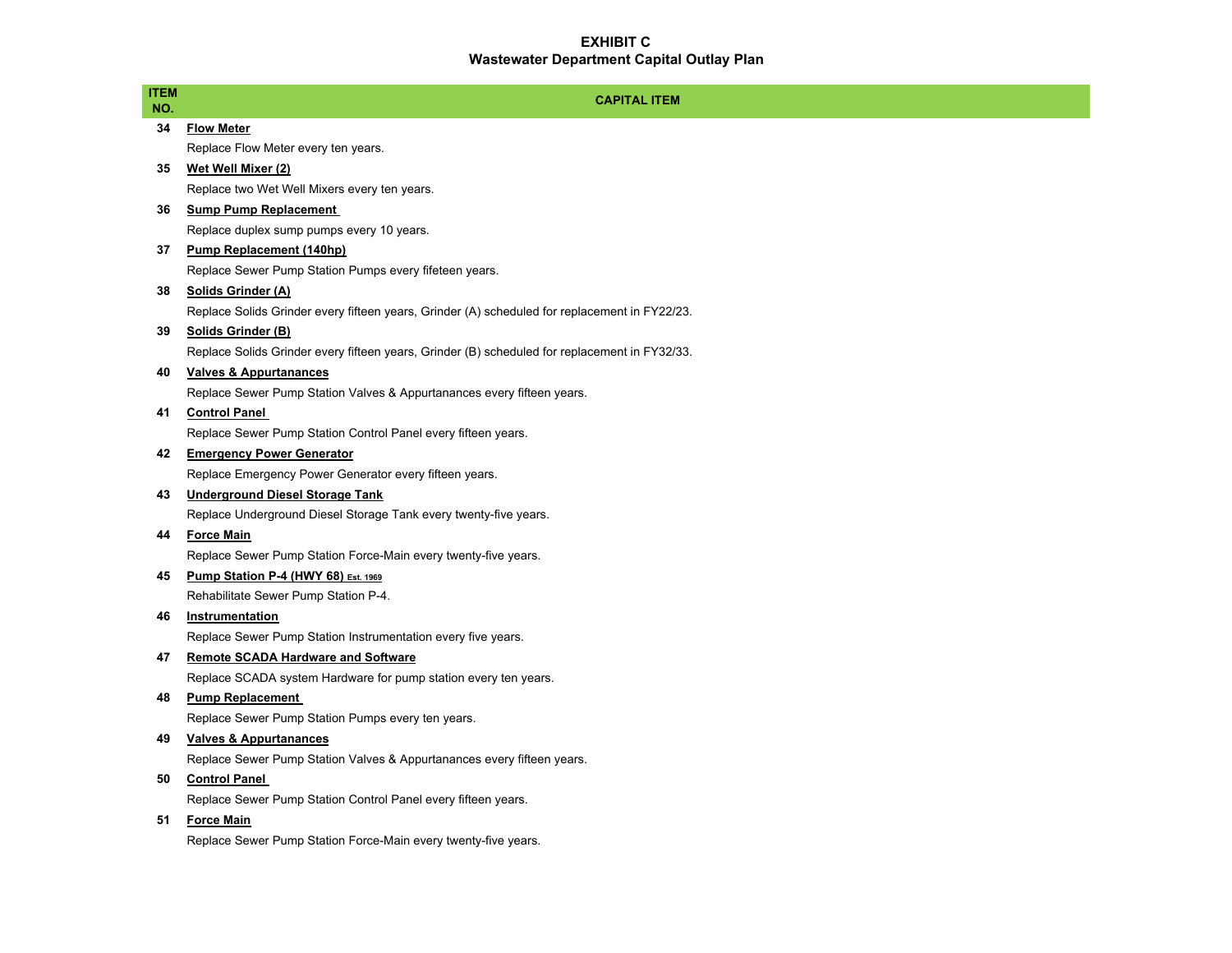| <b>ITEM</b><br>NO. | <b>CAPITAL ITEM</b>                                                    |
|--------------------|------------------------------------------------------------------------|
| 52                 | Pump Station P-5 (SUNSET LN.) Est. 1969                                |
|                    | Rehabilitate Sewer Pump Station P-5.                                   |
| 53                 | Instrumentation                                                        |
|                    | Replace Sewer Pump Station Instrumentation every five years.           |
| 54                 | <b>Remote SCADA Hardware and Software</b>                              |
|                    | Replace SCADA system Hardware for pump station every ten years.        |
| 55                 | <b>Flow Meter</b>                                                      |
|                    | Replace Flow Meter every ten years.                                    |
| 56                 | <b>Pump Replacement</b>                                                |
|                    | Replace Sewer Pump Station Pumps every ten years.                      |
| 57                 | <b>Valves &amp; Appurtanances</b>                                      |
|                    | Replace Sewer Pump Station Valves & Appurtanances every fifteen years. |
| 58                 | <b>Control Panel</b>                                                   |
|                    | Replace Sewer Pump Station Control Panel every fifteen years.          |
| 59                 | <b>Emergency Power Generator</b>                                       |
|                    | Replace Emergency Power Generator every fifteen years.                 |
| 60                 | <b>Underground Diesel Storage Tank</b>                                 |
|                    | Replace Underground Diesel Storage Tank every twenty-five years.       |
| 61                 | <b>Force Main</b>                                                      |
|                    | Replace Sewer Pump Station Force-Main every twenty-five years.         |
| 62                 | Pump Station P-6 (PESCADERO PT.) Est. 1969, rehab in 2015              |
|                    | Rehabilitate Sewer Pump Station P-6.                                   |
| 63                 | Instrumentation                                                        |
|                    | Replace Sewer Pump Station Instrumentation every five years.           |
| 64                 | <b>Remote SCADA Hardware and Software</b>                              |
|                    | Replace SCADA system Hardware for pump station every ten years.        |
| 65                 | <b>Pump Replacement</b>                                                |
|                    | Replace Sewer Pump Station Pumps every five years.                     |
| 66                 | <b>Valves &amp; Appurtanances</b>                                      |
|                    | Replace Sewer Pump Station Valves & Appurtanances every fifteen years. |
| 67                 | <b>Control Panel</b>                                                   |
|                    | Replace Sewer Pump Station Control Panel every fifteen years.          |
| 68                 | <b>Force Main</b>                                                      |
|                    | Replace Sewer Pump Station Force-Main every twenty-five years.         |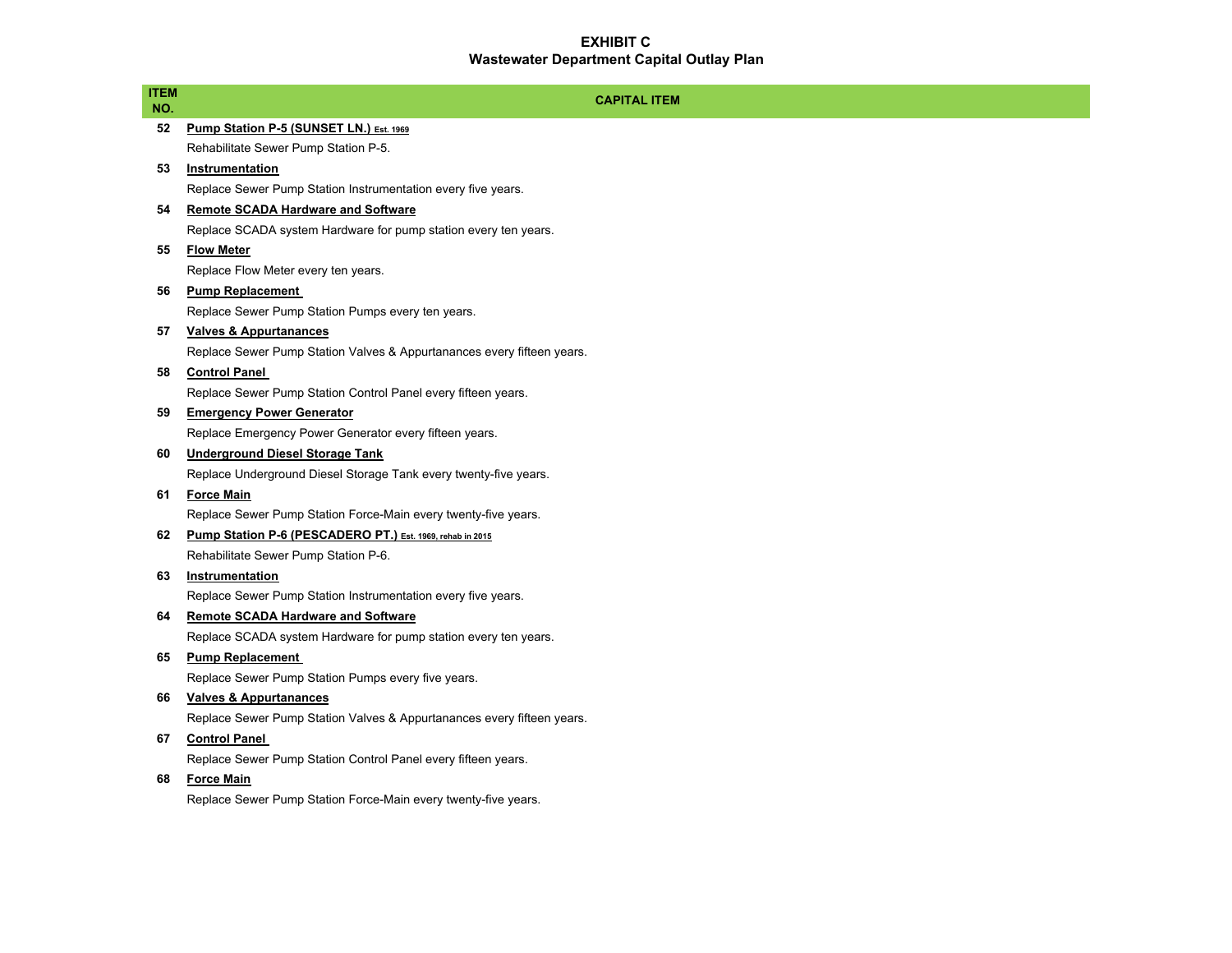| <b>ITEM</b> | <b>CAPITAL ITEM</b>                                                    |
|-------------|------------------------------------------------------------------------|
| NO.         |                                                                        |
| 69          | Pump Station P-7 (PBGL 18th) Est. 2012                                 |
|             | Rehabilitate Sewer Pump Station P-7.                                   |
| 70          | <b>Instrumentation</b>                                                 |
|             | Replace Sewer Pump Station Instrumentation every five years.           |
| 71          | <b>Remote SCADA Hardware and Software</b>                              |
|             | Replace SCADA system Hardware for pump station every ten years.        |
| 72          | <b>Flow Meter</b>                                                      |
|             | Replace Flow Meter every ten years.                                    |
| 73          | <b>Wet Well Mixer</b>                                                  |
|             | Replace one Wet Well Mixers every ten years.                           |
| 74          | <b>Pump Replacement</b>                                                |
|             | Replace Sewer Pump Station Pumps every ten years.                      |
| 75          | <b>Valves &amp; Appurtanances</b>                                      |
|             | Replace Sewer Pump Station Valves & Appurtanances every fifteen years. |
| 76          | <b>Control Panel</b>                                                   |
|             | Replace Sewer Pump Station Control Panel every fifteen years.          |
| 77          | <b>Emergency Power Generator</b>                                       |
|             | Replace Emergency Power Generator every fifteen years.                 |
| 78          | <b>Underground Diesel Storage Tank</b>                                 |
|             | Replace Underground Diesel Storage Tank every twenty-five years.       |
| 79          | <b>Force Main</b>                                                      |
|             | Replace Sewer Pump Station Force-Main every twenty-five years.         |
| 80          | Pump Station P-8 (SPANISH BAY) Est. 2007                               |
|             | Rehabilitate Sewer Pump Station P-8.                                   |
| 81          | Instrumentation                                                        |
|             | Replace Sewer Pump Station Instrumentation every five years.           |
| 82          | <b>Remote SCADA Hardware and Software</b>                              |
|             | Replace SCADA system Hardware for pump station every ten years.        |
| 83          | <b>Wet Well Mixer</b>                                                  |
|             | Replace one Wet Well Mixers every ten years.                           |
| 84          | <b>Pump Replacement</b>                                                |
|             | Replace Sewer Pump Station Pumps every ten years.                      |
| 85          | <b>Valves &amp; Appurtanances</b>                                      |
|             | Replace Sewer Pump Station Valves & Appurtanances every fifteen years. |
| 86          | <b>Control Panel</b>                                                   |
|             | Replace Sewer Pump Station Control Panel every fifteen years.          |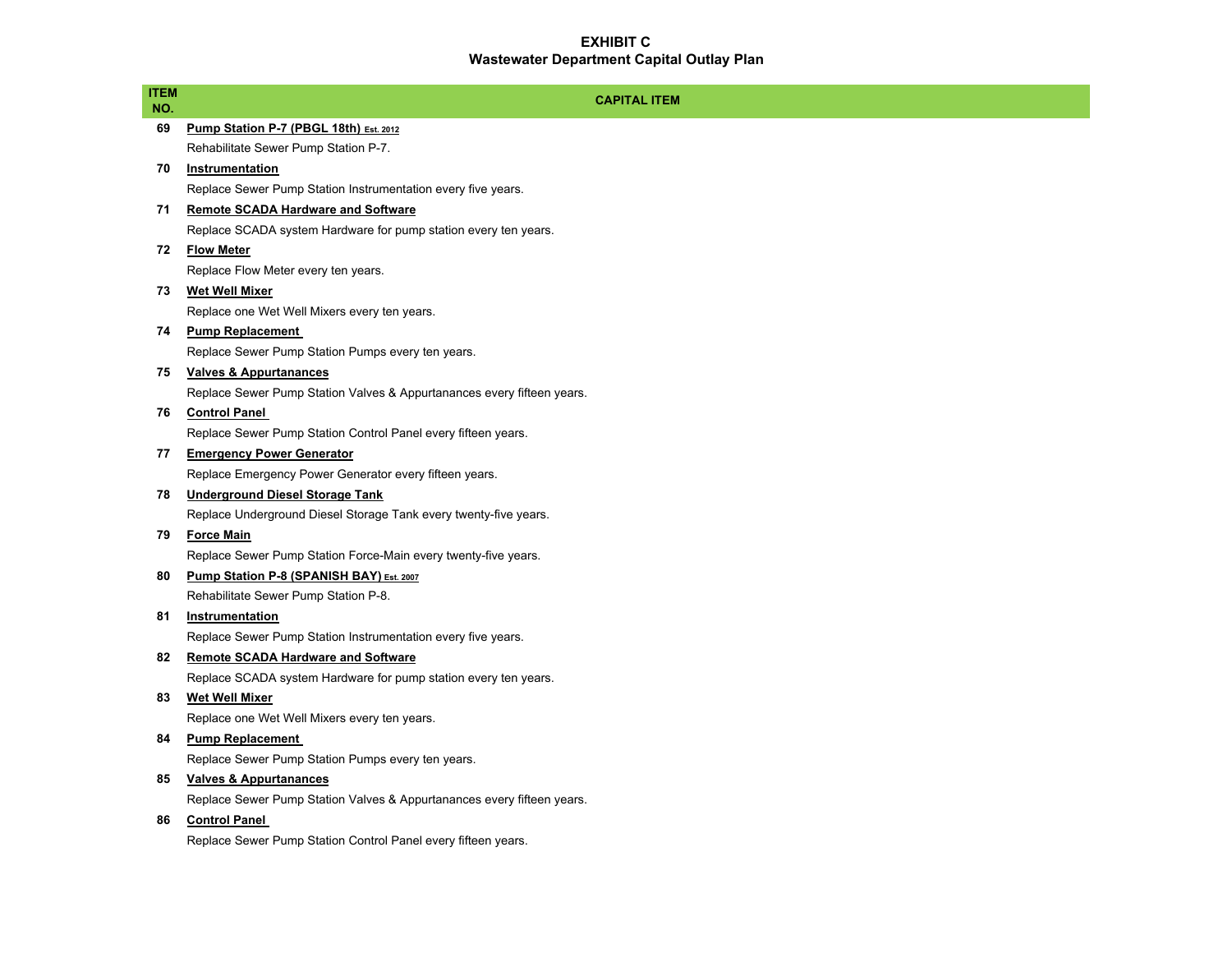# ITEM<br>NO. 2006. The second contract of the second contract of the second contract of the second capital ite<br>NO. 2006. The second contract of the second contract of the second contract of the second contract of the second **87 Force Main**

Replace Sewer Pump Station Force-Main every twenty-five years.

#### **88 PB-1 Light Utility Truck (General)**

The PB-1 utility truck will be replaced. This vehicle is a half-ton four-wheel drive pickup truck with an estimated useful life of ten years.

#### **89 PB-2 Line Cleaning/Vacuum Truck**

Reserve Vac-Con Line/Vacuum truck is used to remove blockages, roots, and debris from the collection system using <sup>a</sup> water jetting system every ten years. It contains a water storage tank, a water pump, vacuum fan, debris storage tank and 800 feet of hose.

**CAPITAL ITEM**

#### **90 PB-4 Heavy Utility Truck (Pump Station Crew)**

This is a one-ton 4WD utility truck used primarily for pump station maintenance. The truck has an expected useful life of ten years.

#### **91 PB-5 Utility Truck (General)**

This is a heavy-duty 4WD utility truck primarily used by the field operations manager every ten years.

#### **92 PB-8 Line Cleaning Truck**

Front-line equipment used on a daily basis to perform line cleaning activities to be replaced every ten years

#### **93 John Deere Pro Gator**

Small utility vehicle with trailer jetter to be used for line cleaning when large line cleaning vehicles cannot access cleaning locations.

#### **94 PB-6 Dump Truck**

This vehicle transports bulk material and allows the crew to perform more field construction work.

#### **95 Trailer Mounted Sewer Rodder**

Replace the trailer-mounted continuous power rodder that is used to clear stoppages and perform routine root removal maintenance on wastewater lines and also provides a redundant capacity to clear sewer main lines if the line cleaning truck is out of service.

#### **96 10" Portable Pump**

Replace the 10-inch, 3000-gpm portable wastewater pump, which allows the maintenance crew to bypass problem areas that require repair every fifteen years. The 10 inch diameter pump is sized to handle the expected wet weather flow for the 27-inch diameter interceptor line and to bypass pump station P3. This replacement will include a noise-reduction enclosure.

#### **97 6" Portable Pump**

A trailer mounted 6-inch pump with sound-reducing enclosure capable of transporting wastewater will be purchased for smaller pump station bypass operations.

#### **98 G1 Portable Generator**

Replace 60KW portable generator mounted on trailers with noise reduction enclosures every fifteen years to (used to serve Pump Station P-1)

#### **99 G2 Portable Generator**

Replace 60KW portable generator mounted on trailers with noise reduction enclosures every fifteen years to (used to serve Pump Station P-2)

#### **100 G3 Portable Generator**

Replace 60KW portable generator mounted on trailers with noise reduction enclosures every fifteen years to (used to serve Pump Station P-6)

#### **101 G4 Portable Generator**

Replace 60KW portable generator mounted on trailers with noise reduction enclosures every fifteen years to (used to serve Pump Station P-4)

#### **102 PB-3 CCTV Camera Truck**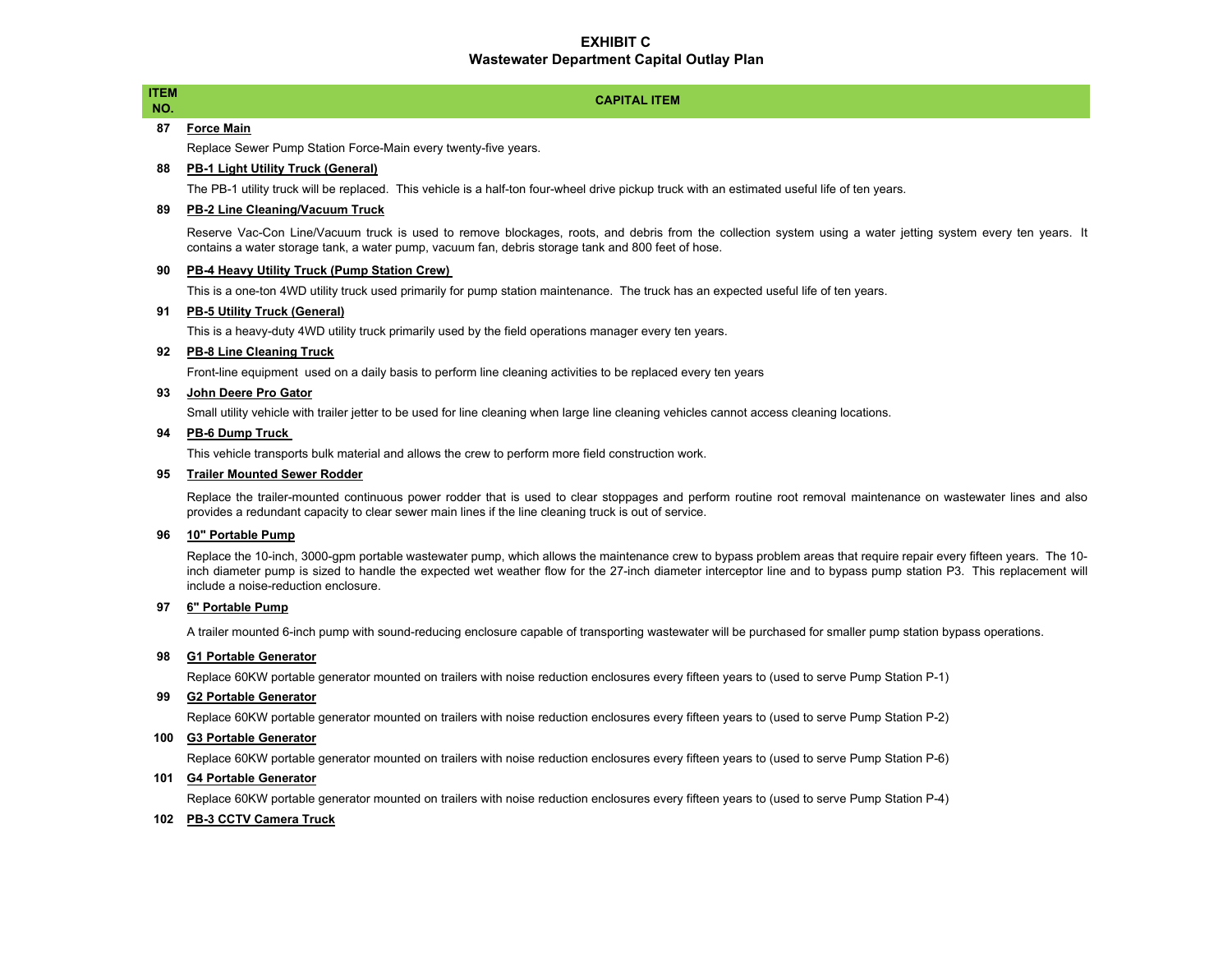# NO.

#### **CAPITAL ITEM**ITEM<br>NO. 2006. The second contract of the second contract of the second contract of the second capital ite<br>NO. 2006. The second contract of the second contract of the second contract of the second contract of the second

Closed Circuit Television (CCTV) equipment on PB-3 is past its service life and in need or replacement. All hardware, software, camera, and camera support equipment is scheduled for replacement in FY2018/19, the truck chassis is in good working condition and will not need to be replaced in FY2018/19

#### **103 PB-7 Crane Truck**

Flatbed truck and crane has a lifting capacity of 10,000 lbs.

#### **104 Backhoe Loader**

This piece of equipment allows the maintenance crew to perform more field construction work and can be modified to act as a forklift.

#### **105 Easement Line Cleaning Equipment**

This equipment extends the range of the line cleaning truck so that sewer lines located in areas with no vehicle accessibility can be reached without manually pulling hose.

\*\*Items are cost-shared with Recycled Water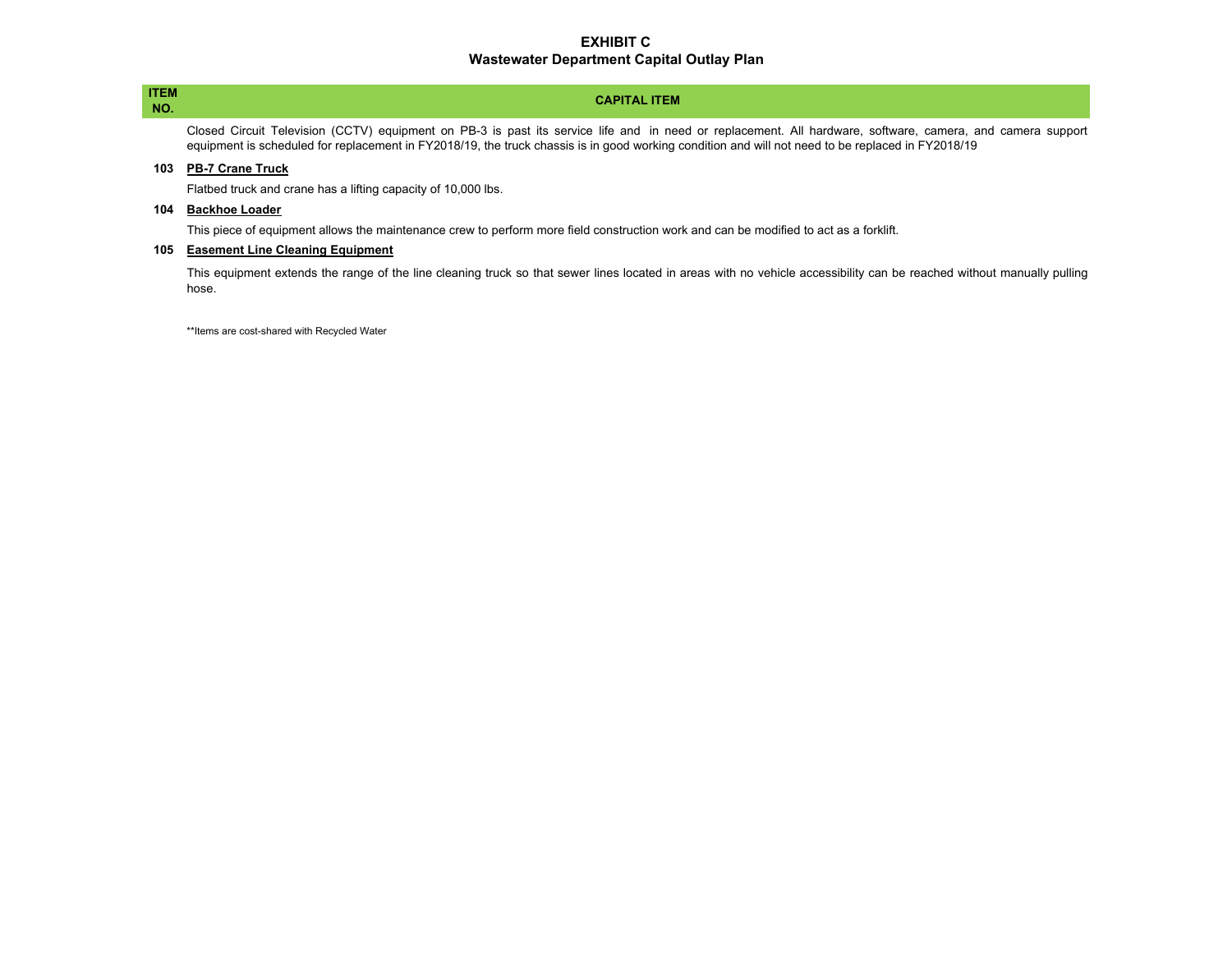#### **EXHIBIT D Carmel Area Wastewater District Capital Outlay Plan**

| <b>ITEM NO.</b>    |                | <b>CAPITAL ITEM</b>                                                                                 | <b>ROLL</b> |                           |       |       |            |       |       |       |       | FISCAL YEAR COSTS (1,000) |       |       |       |       |       |       |
|--------------------|----------------|-----------------------------------------------------------------------------------------------------|-------------|---------------------------|-------|-------|------------|-------|-------|-------|-------|---------------------------|-------|-------|-------|-------|-------|-------|
|                    |                |                                                                                                     | <b>OVER</b> | 22/23                     | 23/24 | 24/25 | 25/26      | 26/27 | 27/28 | 28/29 | 29/30 | 30/31                     | 31/32 | 32/33 | 33/34 | 34/35 | 35/36 | 36/37 |
| $=$                | $\mathbf{1}$   | Phase II Design (2.7% Reclamation)                                                                  |             |                           |       |       |            |       |       |       |       |                           |       |       |       |       |       |       |
| 족                  | $\mathbf{1}$   | Phase II Construction (2.7% Reclamation)                                                            |             | \$1,312                   |       |       |            |       |       |       |       |                           |       |       |       |       |       |       |
|                    | -1             | <b>Phase II SCADA Programming</b>                                                                   |             | \$33                      |       |       |            |       |       |       |       |                           |       |       |       |       |       |       |
| <b>WWTP</b>        | -1             | Phase II Construction Management and ESDC (2.7%<br><b>Reclamation</b> )                             |             | \$203                     |       |       |            |       |       |       |       |                           |       |       |       |       |       |       |
|                    | $\mathbf{1}$   | Phase II O&M Manual (2.7% Reclamation)                                                              |             | \$16                      |       |       |            |       |       |       |       |                           |       |       |       |       |       |       |
|                    | $\mathbf{2}$   | <b>Carmel River FREE Mitigation Project (Funded by</b><br>Grants/County, See Below)*                |             |                           |       |       |            |       |       |       |       |                           |       |       |       |       |       |       |
|                    | 3              | Main Potable Water and Gas Main Replacement (5.5%<br><b>Collections</b> )                           |             | \$32                      | \$63  |       |            |       |       |       |       |                           |       |       |       |       |       |       |
|                    | 4              | <b>Perimeter Fencing</b>                                                                            |             | \$92                      |       |       |            |       |       |       |       |                           |       |       |       |       |       |       |
|                    | 5              | Fish Passage on CAWD Sewer Crossing on the Carmel River                                             |             | \$10                      |       |       |            |       |       |       |       |                           |       |       |       |       |       |       |
|                    | 6              | <b>WWTP Perimeter Tree Planting</b>                                                                 |             | \$25                      | \$17  |       |            |       |       |       |       |                           |       |       |       |       |       |       |
|                    | $\overline{7}$ | <b>Plant Landscaping</b>                                                                            |             |                           | \$50  |       |            |       |       |       |       |                           |       | \$8   |       |       |       |       |
|                    | 8              | Lunch Room MCC Replace with Panelboard (Collection 6%)                                              |             |                           | \$44  |       |            |       |       |       |       |                           |       |       |       |       |       |       |
| PLANNED PROJECTS   | ۰q             | <b>Outfall Cathodic Protection Anode Bed and Rectifier</b><br>Replacement                           |             |                           | \$10  | \$33  |            |       |       |       |       |                           |       |       |       |       |       |       |
|                    | 10             | <b>Plant Bridge Retrofit Project</b>                                                                |             |                           | \$50  | \$50  | \$67       | \$267 |       |       |       |                           |       |       |       |       |       |       |
|                    | 11             | <b>Plant Paving and Vault Lids</b>                                                                  |             |                           | \$17  | \$67  |            |       |       |       |       |                           |       |       |       |       |       |       |
|                    | 12             | Digester No. 1 - Rehabilitation                                                                     |             |                           |       | \$50  | \$253      |       |       |       |       |                           |       |       |       |       |       |       |
|                    | 13             | <b>Staff Office Trailer Replacements</b>                                                            |             |                           |       | \$17  | \$83       |       |       |       |       |                           |       |       |       |       |       |       |
|                    | 14             | Replace Older Turblex Blower                                                                        |             |                           |       |       |            | \$177 |       |       |       |                           |       |       |       |       |       |       |
|                    | 15             | Influent Pump Station Wet Well Repairs                                                              |             |                           |       |       |            | \$50  |       |       |       |                           |       |       |       |       |       |       |
|                    | 16             | <b>Operations Building HVAC and Plumbing Systems Repairs</b>                                        |             |                           |       |       |            | \$52  |       |       |       |                           |       |       |       |       |       |       |
|                    | 17             | <b>Roofing Repairs</b>                                                                              |             |                           |       |       |            | \$67  |       |       |       |                           |       |       |       |       |       |       |
|                    | 18             | <b>Septage Waste Receiving Station</b>                                                              |             |                           |       |       |            | \$50  | \$283 |       |       |                           |       |       |       |       |       |       |
|                    | 19             | Lagoon Crossing Rehabilitation                                                                      |             |                           |       |       |            |       | \$167 |       |       |                           |       |       |       |       |       |       |
|                    | 20             | Ocean Outfall Rehabilitation                                                                        |             |                           |       |       |            |       |       |       | \$333 |                           |       |       |       |       |       |       |
|                    | 21             | <b>Next Generation PLC/SCADA Upgrades Phase 1</b>                                                   |             |                           |       |       |            |       |       |       |       |                           |       |       | \$333 |       |       |       |
|                    | 22             | Sea Level Rise Flood Mitigation                                                                     |             |                           |       |       |            |       |       |       |       |                           |       |       |       |       |       |       |
|                    | 23             | Misc. Yard Piping Rehab and Maintenance Projects                                                    |             |                           |       |       |            |       | \$30  | \$30  | \$30  | \$30                      | \$30  | \$30  | \$30  | \$30  | \$30  | \$30  |
|                    | 24             | Influent/Headworks/Primary Rehab and Maintenance Projects                                           |             |                           |       |       |            |       | \$33  | \$33  | \$33  | \$33                      | \$33  | \$33  | \$33  | \$33  | \$33  | \$33  |
| <b>COCESS AREA</b> | 25             | EQ/Blowers/Aeration/Secondary Rehab and Maintenance<br><b>Projects (Partial Reclamation)</b>        |             |                           |       |       |            |       | \$57  | \$57  | \$57  | \$57                      | \$57  | \$57  | \$57  | \$57  | \$57  | \$57  |
|                    | 26             | Chlorination/Dechlorination/Effluent Rehab and Maintenance<br><b>Projects (Partial Reclamation)</b> |             |                           |       |       |            |       | \$28  | \$28  | \$28  | \$28                      | \$28  | \$28  | \$28  | \$28  | \$28  | \$28  |
| 좀                  | 27             | DAFT/Digestion/Dewatering Rehab and Maintenance Projects<br>(Partial Reclamation)                   |             |                           |       |       |            |       | \$28  | \$28  | \$28  | \$28                      | \$28  | \$28  | \$28  | \$28  | \$28  | \$28  |
|                    | 28             | <b>CAWD Maintenance Plant - CIP</b>                                                                 |             | \$40                      | \$40  | \$40  | \$40       | \$40  | \$40  | \$40  | \$40  | \$40                      | \$40  | \$40  | \$40  | \$40  | \$40  | \$40  |
|                    | 29             | <b>CAWD Treatment Plant - Equipment</b>                                                             |             | \$10                      | \$10  | \$10  | \$10       | \$10  | \$10  | \$10  | \$10  | \$10                      | \$10  | \$10  | \$10  | \$10  | \$10  | \$10  |
|                    | 31             | <b>CAWD Treatment Plant - CIP</b>                                                                   |             | \$10                      | \$10  | \$10  | \$10       | \$10  | \$10  | \$10  | \$10  | \$10                      | \$10  | \$10  | \$10  | \$10  | \$10  | \$10  |
|                    |                | TOTAL FISCAL YEAR COST (1,000)                                                                      |             | \$1,783                   | \$310 | \$277 | \$463      | \$722 | \$687 | \$237 | \$570 | \$237                     | \$237 | \$245 | \$570 | \$237 | \$237 | \$237 |
|                    |                |                                                                                                     |             | $0.11100$ TOTAL BLAN COOT |       |       | $5 - 0.10$ |       |       |       |       |                           |       |       |       |       |       |       |

**CAWD TOTAL PLAN COST**

**\$7,049,000**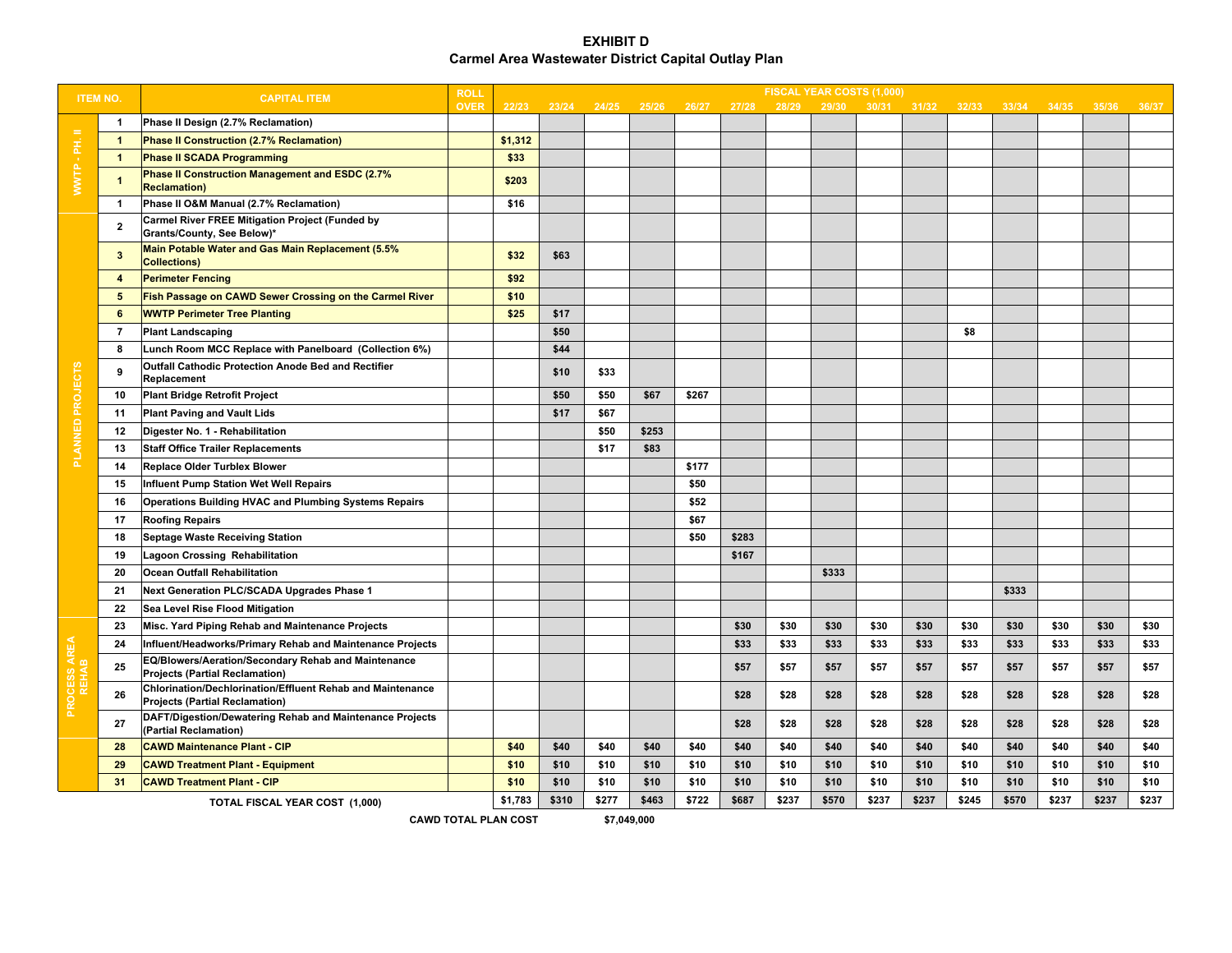### **EXHIBIT E Undergrounding Overhead Utility Projects**

 **Capital Outlay Plan**

| <b>ITEM NO.</b> | <b>CAPITAL ITEM</b>                                                          | USEFUL ROLL   |            | FISCAL YEAR COSTS (1,000) |       |         |         |       |       |         |         |       |       |         |                         |     |     |     |
|-----------------|------------------------------------------------------------------------------|---------------|------------|---------------------------|-------|---------|---------|-------|-------|---------|---------|-------|-------|---------|-------------------------|-----|-----|-----|
|                 |                                                                              | LIFE.         | OVER 22/23 |                           | 23/24 | 24/25   | 25/26   | 26/27 | 27/28 | 28/29   | 29/30   | 30/31 | 31/32 | 32/33   | 33/34 34/35 35/36 36/37 |     |     |     |
|                 | <b>IDIDENSIA CONTROLLY IN THE UP TO A THR</b> UP TO UP TO UP TO UP TO LCCCLE | <b>Annual</b> | \$2,500    | \$200                     | \$200 | \$4.800 | \$4,800 | \$200 | \$200 | \$4,800 | \$4,800 | \$200 | \$200 | \$4,800 | \$4.800                 | \$0 | \$0 | \$0 |
|                 | TOTAL FISCAL YEAR COST (1,000)                                               |               |            | \$200                     | \$200 | \$4.800 | \$4,800 | \$200 | \$200 | \$4,800 | \$4,800 | \$200 | \$200 | \$4,800 | \$4,800                 | \$0 | \$0 | \$0 |

**UNDERGROUNDING OVERHEAD UTILITY PROJECTS TOTAL PLAN COST \$30,000,000**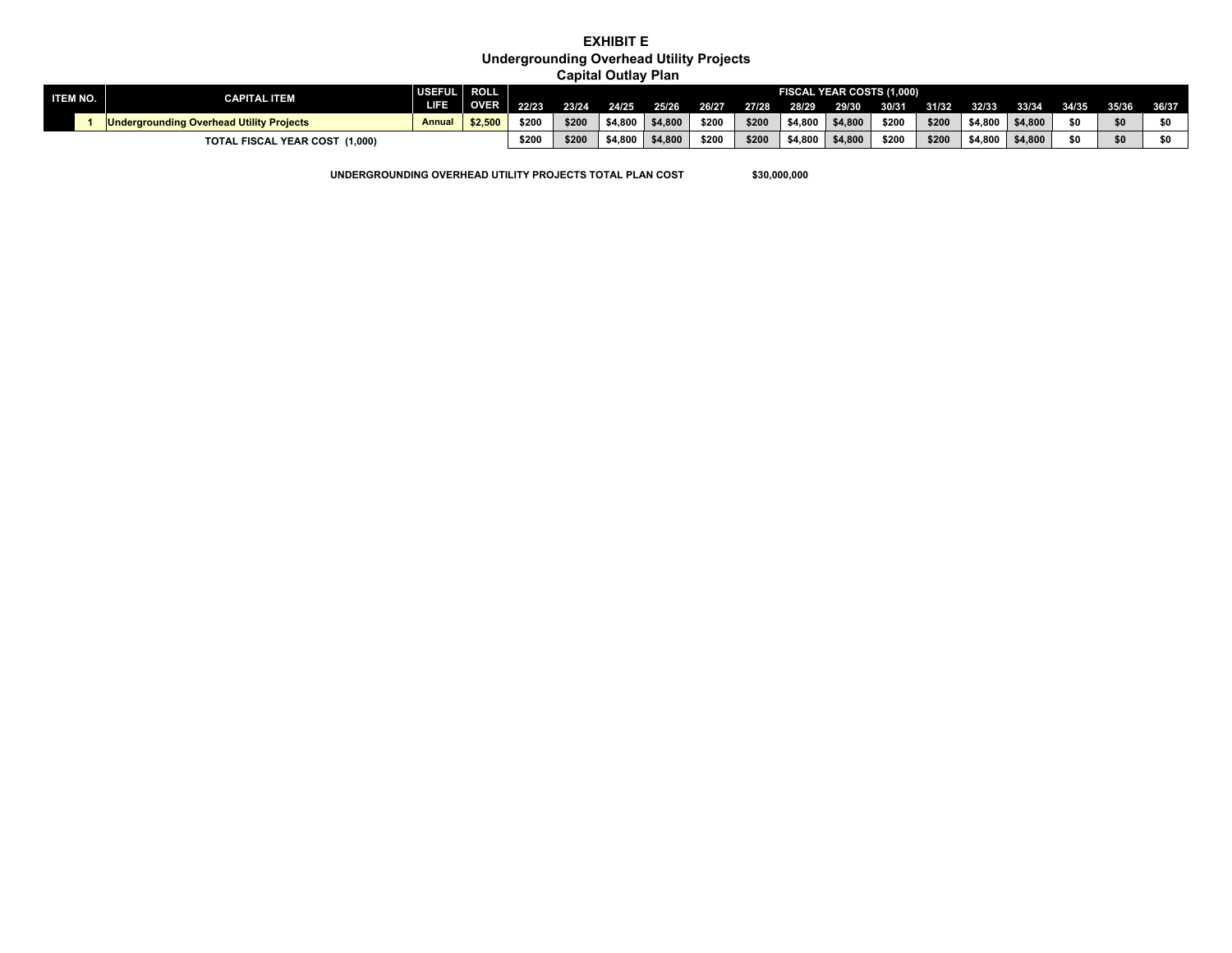#### **EXHIBIT FRecycled Water Distribution System Capital Outlay Plan**

| <b>ITEM NO.</b>   |                  | <b>CAPITAL ITEM</b>                                   | <b>USEFUL</b> | <b>ROLL</b> |       |       |       |       |       |       |       | FISCAL YEAR COSTS (1,000) |       |       |         |       |         |       |         |  |  |  |  |
|-------------------|------------------|-------------------------------------------------------|---------------|-------------|-------|-------|-------|-------|-------|-------|-------|---------------------------|-------|-------|---------|-------|---------|-------|---------|--|--|--|--|
|                   |                  |                                                       | <b>LIFE</b>   | <b>OVER</b> | 22/23 | 23/24 | 24/25 | 25/26 | 26/27 | 27/28 | 28/29 | 29/30                     | 30/31 | 31/32 | 32/33   | 33/34 | 34/35   | 35/36 | 36/37   |  |  |  |  |
|                   | $\overline{1}$   | Air Diffuser Membrane Replacement                     | 10 years      |             |       |       |       |       | \$20  |       |       |                           |       |       |         |       |         |       |         |  |  |  |  |
|                   | $\overline{2}$   | <b>Forest Lake Strainer Replacement</b>               | 10 years      |             |       | \$150 |       |       |       |       |       |                           |       |       |         | 150   |         |       |         |  |  |  |  |
|                   | 3                | Storage Tank Rehabilitation (Rehab. In 2020)          | 15 years      |             |       |       |       |       |       |       |       |                           |       |       |         |       | \$1,500 |       |         |  |  |  |  |
|                   | $\boldsymbol{4}$ | Forest Lake Generator (15kW)                          | 15 years      |             |       |       |       | \$35  |       |       |       |                           |       |       |         |       |         |       |         |  |  |  |  |
|                   | 5                | Viscaino Generator (250kW)                            | 15 years      |             |       | \$150 |       |       |       |       |       |                           |       |       |         |       |         |       |         |  |  |  |  |
|                   | 6                | Acid Tank Replacement (Replaced 2019)                 | 15 years      |             |       |       |       |       |       |       |       |                           |       |       |         | \$50  |         |       |         |  |  |  |  |
| <b>FACILITIES</b> |                  | <b>Forest Lake Outlet Gate Electric Operators</b>     | 15 years      |             |       |       |       |       |       |       |       |                           |       |       |         |       |         |       | \$45    |  |  |  |  |
|                   | 8                | <b>Pipeline Cathodic Protection in Carmel</b>         | 20 years      | \$230       |       |       |       |       |       |       |       |                           |       |       |         |       |         |       |         |  |  |  |  |
|                   | 9                | <b>Forest Lake Outlet Gates</b>                       | 20 years      |             |       |       |       |       | \$75  |       |       |                           |       |       |         |       |         |       |         |  |  |  |  |
|                   | 10               | Forest Lake Air System Stainless Steel Piping         | 20 years      |             |       |       |       |       | \$250 |       |       |                           |       |       |         |       |         |       |         |  |  |  |  |
|                   | 11               | <b>Forest Lake Hypalon Liner</b>                      | 30 years      |             |       |       |       |       |       |       |       |                           |       |       |         |       |         |       | \$4,500 |  |  |  |  |
|                   | 12               | SCADA System Servers ** (Replaced in 2020)            | 5 years       |             |       |       | \$10  |       |       |       |       | \$10                      |       |       |         |       | \$10    |       |         |  |  |  |  |
| <b>SCADA</b>      | 13               | SCADA System Software** (Upgraded in 2020)            | 5 years       |             |       |       | \$10  |       |       |       |       | \$10                      |       |       |         |       | \$10    |       |         |  |  |  |  |
|                   | 14               | SCADA System Remote Hardware** (Replaced in 2020)     | 10 years      |             |       |       |       |       |       |       |       | \$100                     |       |       |         |       |         |       |         |  |  |  |  |
|                   | 15               | <b>Flow Meter Remote Measuring Systems (13)</b>       | 10 years      |             | \$120 |       |       |       |       |       |       |                           |       |       | \$120   |       |         |       |         |  |  |  |  |
|                   | 16               | Forest Lake Chemical Feed System (Replaced 2021)      | 10 years      |             |       |       |       |       |       |       |       |                           | \$175 |       |         |       |         |       |         |  |  |  |  |
|                   | 17               | Forest Lake Chemical Bldg. Instru. (Replaced in 2019) | 10 years      |             |       |       |       |       |       |       | \$25  |                           |       |       |         |       |         |       |         |  |  |  |  |
|                   | 18               | Forest Lake Feed Pumps (4)                            | 10 years      |             |       |       |       |       |       |       | \$160 |                           |       |       |         |       |         |       |         |  |  |  |  |
|                   | 19               | <b>Forest Lake Mixers (2)</b>                         | 10 years      |             | \$25  |       |       |       |       |       |       |                           |       | \$150 |         |       |         |       |         |  |  |  |  |
| EQUIPMENT         | 20               | Forest Lake Multi-Probe (Replaced in 2019)            | 10 years      |             |       |       |       |       |       |       | \$15  |                           |       |       |         |       |         |       |         |  |  |  |  |
|                   | 21               | Forest Lake Inlet Flow Meter (Replaced in 2019)       | 10 years      |             |       |       |       |       |       |       | \$15  |                           |       |       |         |       |         |       |         |  |  |  |  |
|                   | 22               | Forest Lake Outlet Structure Level System             | 10 years      |             |       |       |       |       |       |       | \$10  |                           |       |       |         |       |         |       |         |  |  |  |  |
|                   | 23               | Forest Lake Backwash Pumps (2)                        | 10 years      |             | \$25  |       |       |       |       |       |       |                           |       |       | \$25    |       |         |       |         |  |  |  |  |
|                   | 24               | <b>Poppy Tank Mission Control</b>                     | 10 years      |             |       |       |       |       |       |       |       |                           | \$10  |       |         |       |         |       |         |  |  |  |  |
|                   | 25               | Viscaino Pumps & Motor Starters (2)                   | 15 years      |             |       | \$50  | \$45  |       |       |       |       |                           |       |       |         |       |         |       |         |  |  |  |  |
|                   | 26               | <b>Forest Lake Blowers (2)</b>                        | 15 years      |             | \$80  |       |       |       |       |       |       |                           |       |       |         |       |         |       |         |  |  |  |  |
|                   | 27               | Pontoon Work (Crane) Boat                             | 20 years      |             |       |       |       |       |       | \$25  |       |                           |       |       |         |       |         |       |         |  |  |  |  |
|                   |                  | TOTAL FISCAL YEAR COST (1,000)                        | \$250         | \$350       | \$65  | \$35  | \$345 | \$25  | \$225 | \$120 | \$185 | \$150                     | \$145 | \$200 | \$1,520 | \$0   | \$4,545 |       |         |  |  |  |  |

**RECYCLED WATER DISTRIBUTION SYSTEM TOTAL PLAN COST**

**\$8,160,000**

\*\*Items are cost-shared with Wastewater Department Note: Distribution Pipeline Replacement Not Yet Determined.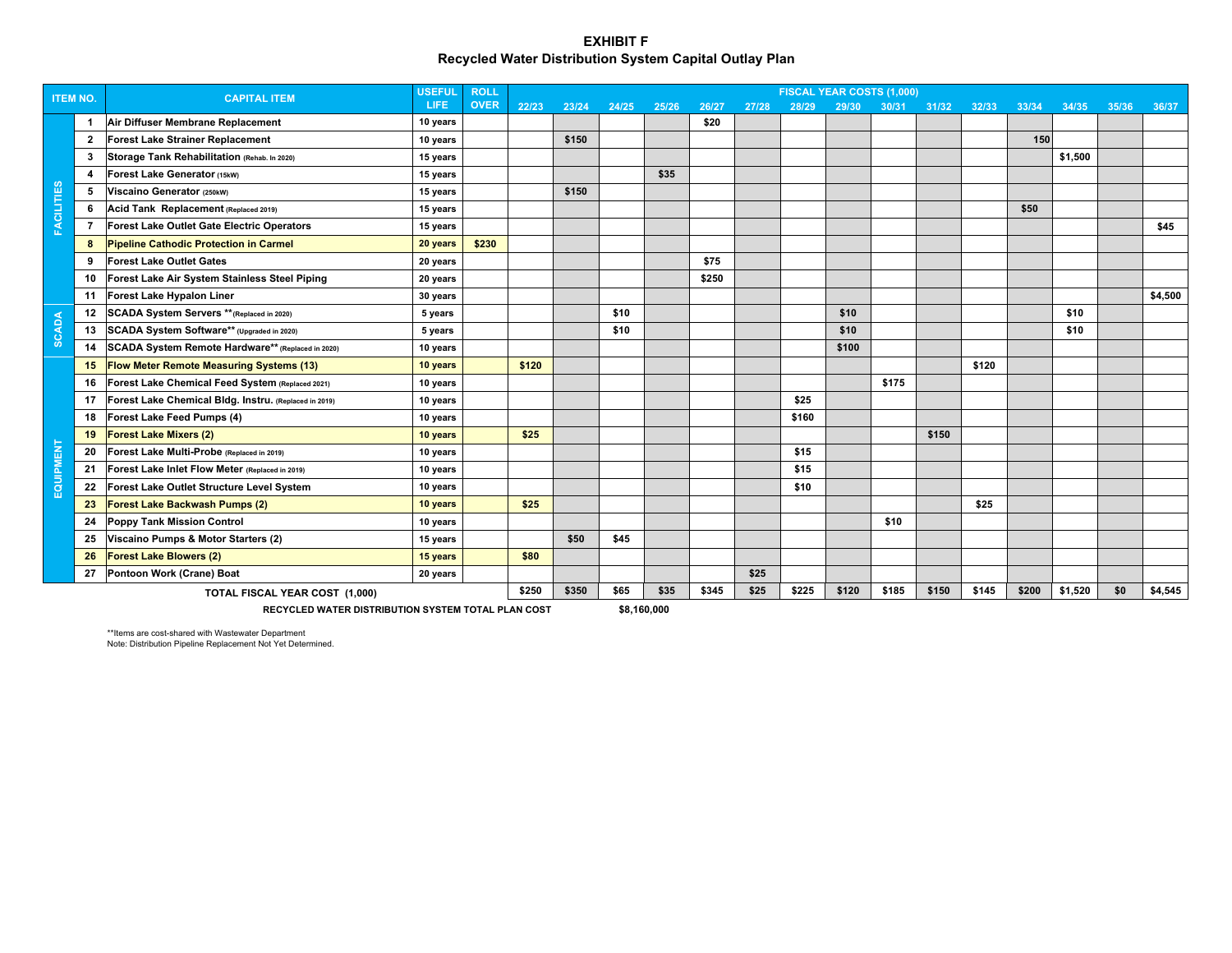### **EXHIBIT F Recycled Water Distribution System Capital Outlay Plan**

| <b>ITEM</b><br>NO. | <b>CAPITAL ITEM</b>                                                                                                                                                                                                                                                                                                           |
|--------------------|-------------------------------------------------------------------------------------------------------------------------------------------------------------------------------------------------------------------------------------------------------------------------------------------------------------------------------|
| 1                  | Air Diffuser Membrane Replacement<br>Replace a total of (60) flexible membrane tube diffusers located at the bottom of the Forest Lake Reservoir; used for aeration / vertical mixing.                                                                                                                                        |
| $\mathbf{2}$       | <b>Forest Lake Strainer Replacement (3)</b><br>Three strainers that remove algae material prior to distribution will be replaced.                                                                                                                                                                                             |
| 3                  | <b>Storage Tank Rehabilitation</b><br>Rehabilitation of the 2.5 million-gallon recycled water storage tank including structural repairs, cathodic protection replacement, interior and exterior coating.                                                                                                                      |
| 4                  | <b>Forest Lake Generator</b><br>Replace 15KW electrical generator used at Forest Lake Reservoir.                                                                                                                                                                                                                              |
| 5                  | <b>Viscaino Generator</b><br>Replace 250KW electrical generator at the Viscaino potable water pump station.                                                                                                                                                                                                                   |
| 6                  | <b>Acid Tank Replacement</b><br>Replace acid storage tank within the Forest Lake Chemical Storage Building every fifteen years                                                                                                                                                                                                |
| 7                  | <b>Forest Lake Outlet Gate Electric Operators</b><br>Replace four electric gate operators on outlet structure every fifteen years                                                                                                                                                                                             |
| 8                  | <b>Pipeline Cathodic Protection in Carmel</b><br>The recycled water transmission main throughout the City of Carmel is not protected against corrosion. A cathodic protection system is scheduled be designed<br>and installed in FY2018/19 to reduce the potential for corrosion and extend the useful life of the pipeline. |
| 9                  | <b>Forest Lake Outlet Gates</b><br>Replace sluice gates and operators located at the outlet structure every twenty years.                                                                                                                                                                                                     |
| 10                 | <b>Forest Lake Air System Stainless Steel Piping</b>                                                                                                                                                                                                                                                                          |
|                    | Replace the stainless steel air piping located at the bottom of Forest Lake every twenty years.                                                                                                                                                                                                                               |
| 11                 | <b>Forest Lake Hypalon Liner</b>                                                                                                                                                                                                                                                                                              |
|                    | Replace the Hypalon Liner for Forest Lake every twenty years.                                                                                                                                                                                                                                                                 |
| 12 <sup>12</sup>   | <b>SCADA System Servers**</b><br>Cost Share replacement of SCADA servers every five years, servers facilitates communication amongst reclamation facilities.                                                                                                                                                                  |
| 13                 | <b>SCADA System Software**</b><br>Cost Share Update SCADA System software every five years.                                                                                                                                                                                                                                   |
| 14                 | <b>SCADA System Remote Hardware**</b><br>Update SCADA System hardware every ten years.                                                                                                                                                                                                                                        |
| 15                 | <b>Flow Meter Remote Measuring Systems (13)</b><br>Replace the irrigation meters and remote sensors on vault lids to allow recycled water meter readings to be electronically recorded without lifting the meter vault                                                                                                        |
| 16                 | doors.<br><b>Forest Lake Chemical Feed System</b><br>Miscellaneous pumps and measuring equipment for the chlorine and pH adjustment chemical feed systems will be replaced.                                                                                                                                                   |
|                    |                                                                                                                                                                                                                                                                                                                               |